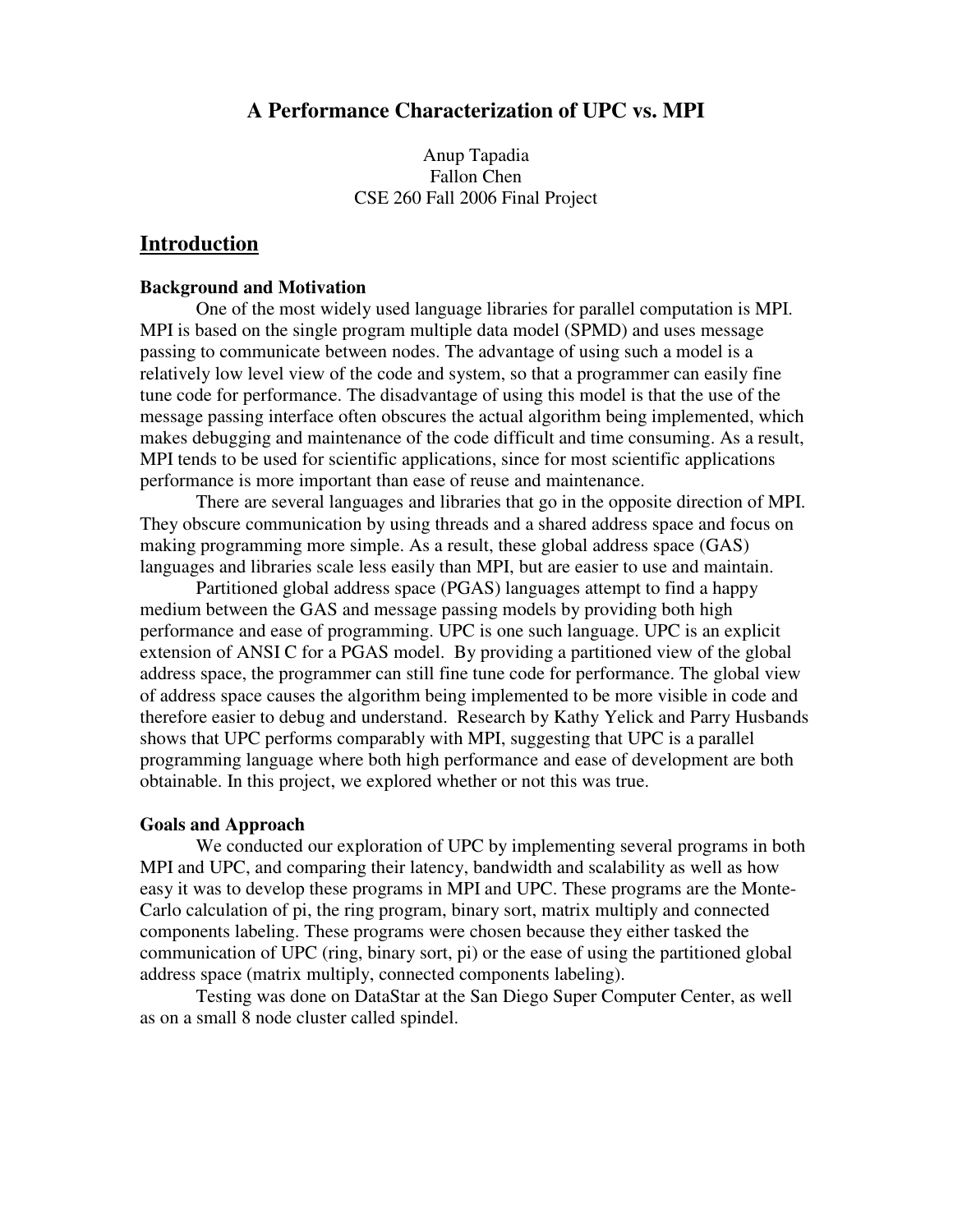### **Results and Interpretation**

### **Monte Carlo Pi Calculation**

#### *Description*

 Monte Carlo methods can be thought of as statistical simulation methods that utilize a sequences of random numbers to perform the simulation. The name "Monte Carlo'' was coined by Nicholas Constantine Metropolis (1915-1999) and inspired by Stanslaw Ulam (1909-1986), because of the similarity of statistical simulation to games of chance, and because Monte Carlo is a center for gambling and games of chance. In a typical process one compute the number of points in a set **A** that lies inside box **R**. The ratio of the number of points that fall inside **A** to the total number of points tried is equal to the ratio of the two areas (or volume in 3 dimensions). The accuracy of the ratio  $\rho$  depends on the number of points used, with more points leading to a more accurate value. Monte Carlo methods have several applications and one of them is calculation of Pi.



Fig 1. Monte Carlo Pi Calcuation

Serial Algorithm for Pi calculation using Monte Carlo methods –

- 1. Fix the number of throws t.
- 2. Randomly throw darts at x,y positions in a unit square
- 3. If  $x^2 + y^2 < 1$ , then point is inside circle.
- 4. Repeat step 2 and 3 t times.
- 5. Compute ratio: # points inside / # points total
- 6.  $p = 4*ratio$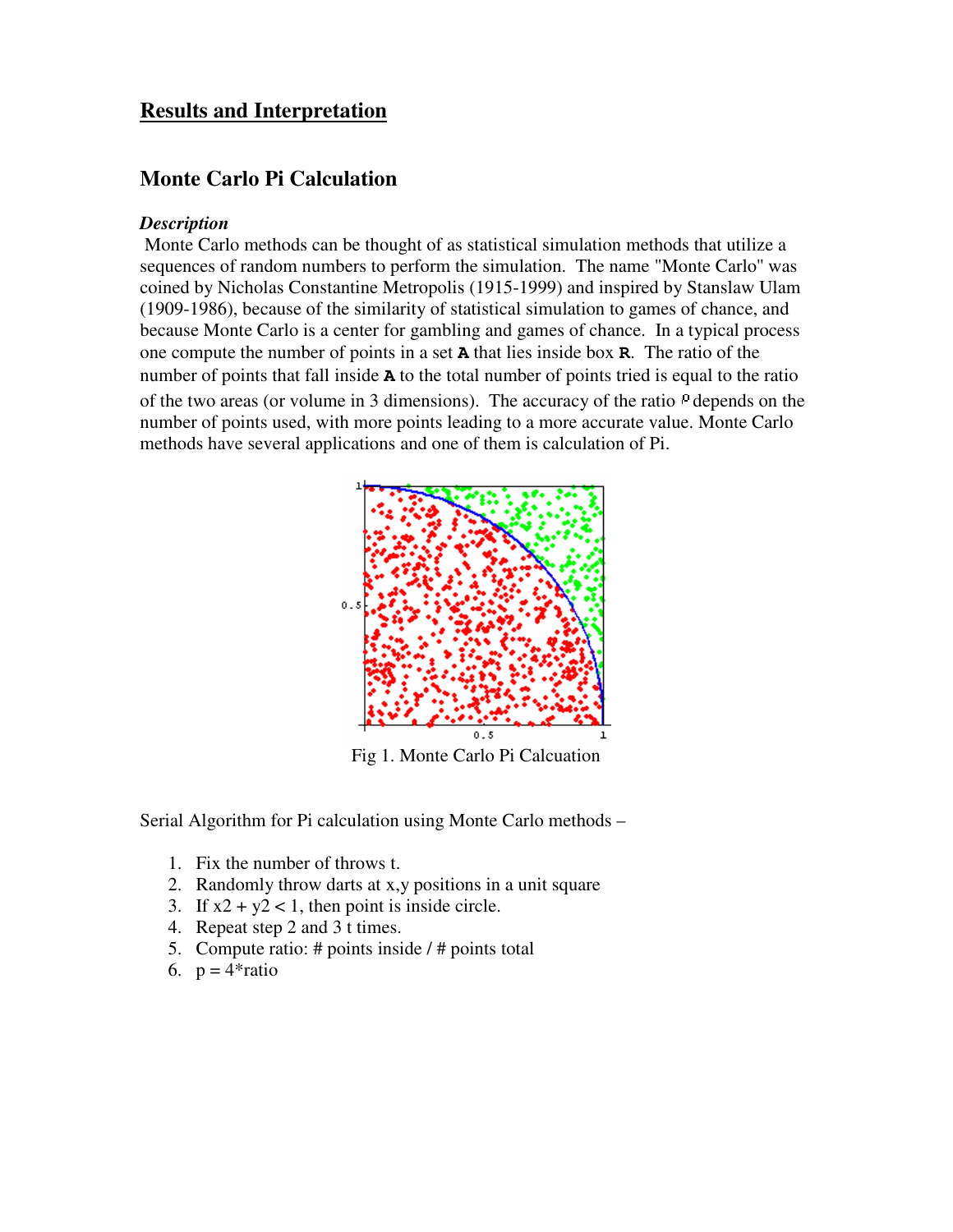The parallel algorithm works as follows –

- 1. Fix the number of throws t.
- 2. Randomly throw darts at x,y positions in a unit square
- 3. If  $x^2 + y^2 < 1$ , then point is inside circle.
- 4. Repeat step 2 and 3 (t / total # of THREADS) times.
- 5. Compute ratio: # points inside / # points total
- 6. All threads add ratios to a shared variable total\_ratios
- 7.  $p = 4*total\_ratios$

*Results* 



Graph 1 – Scaling of UPC Monte Carlo Pi on 32 processors (DataStar)

| Table 1 - Data IVI Graph-T |                               |                               |                               |                               |                               |                                      |
|----------------------------|-------------------------------|-------------------------------|-------------------------------|-------------------------------|-------------------------------|--------------------------------------|
| <b>Procs</b>               | <b>Reading 1</b><br>(Seconds) | <b>Reading 2</b><br>(Seconds) | <b>Reading 3</b><br>(Seconds) | <b>Reading 4</b><br>(Seconds) | <b>Reading 5</b><br>(Seconds) | <b>Average Exec</b><br>Time(seconds) |
| 4                          | 42.196622                     | 42.19647                      | 42.19552                      | 42.19777                      | 42.19886                      | 42.1970466                           |
| 8                          | 21.13776                      | 21.1335                       | 21.20228                      | 21.13252                      | 21.20862                      | 21.1629354                           |
| 16                         | 10.571301                     | 10.57928                      | 10.62557                      | 10.57393                      | 10.57283                      | 10.5845806                           |
| 32                         | 5.294534                      | 5.312962                      | 5.290094                      | 5.289933                      | 5.296752                      | 5.296855                             |

Table 1 - Data for Graph- 1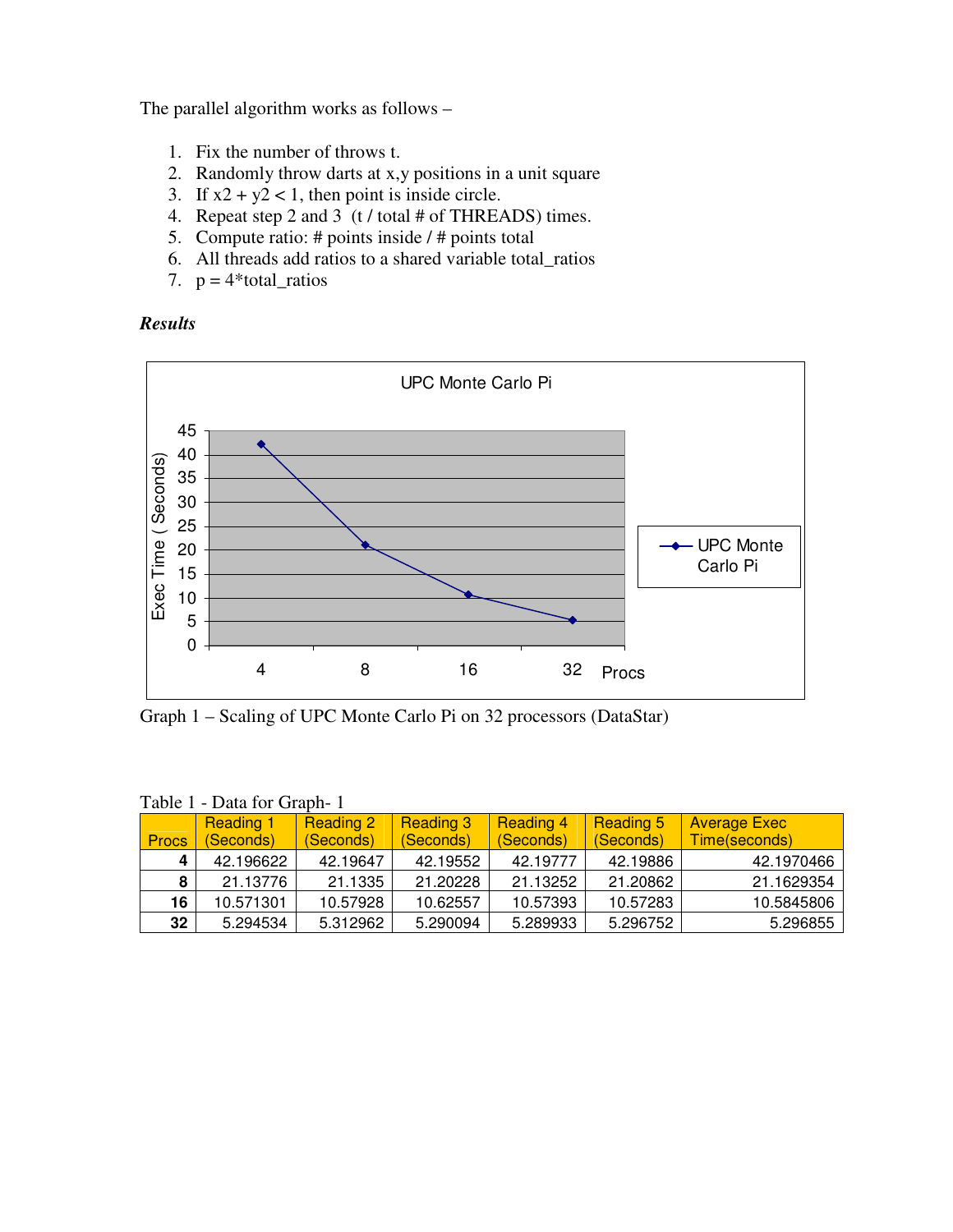Table 2 - Processor Geometry configurations

| Procs | <b>Processor Geometry</b> |
|-------|---------------------------|
|       | 1 node x 4 procs          |
| 8     | 1 node x 8 procs          |
| 16    | 2 nodes x 8 procs         |
| 32.   | 4 nodes x 8 procs         |

#### *Analysis*

Although the Monte Carlo Method is often useful for solving problems in physics and mathematics which cannot be solved by analytical means, but it is a rather slow method of calculating pi. But it was useful as a study application for UPC. The UPC code was easy to write due to the shared memory architecture. Each process would acquire locks and operate in the shared memory region. This relieved the need for implicit synchronization between processes. Graph 1 shows that the UPC program scaled well when the number of processors were increased. It can also be observed that due to the architecture of DataStar, the program scaled really well when the number of processors increased from 4 to 8 as they were present on the same compute node. But after the computation goes beyond the node boundaries, the scaling is relatively less and goes on decreasing as the numbers of nodes are increased.

### **Ring Program**

#### *Description*

 Ring is a popular program used in parallel programming benchmarks for MPI. This program treats the processors as if connected in a ring. Process 0 sends a message to successor process 1, and so on until process P-1, which then sends the message back to process 0, which is P-1's successor in mod P arithmetic. The cycle then repeats. Messages of various sizes are passed around the ring, starting with 1 byte long messages and progressing in powers of two up to a user-specified limit. We implemented the UPC version of Ring and following are the comparative results with MPI.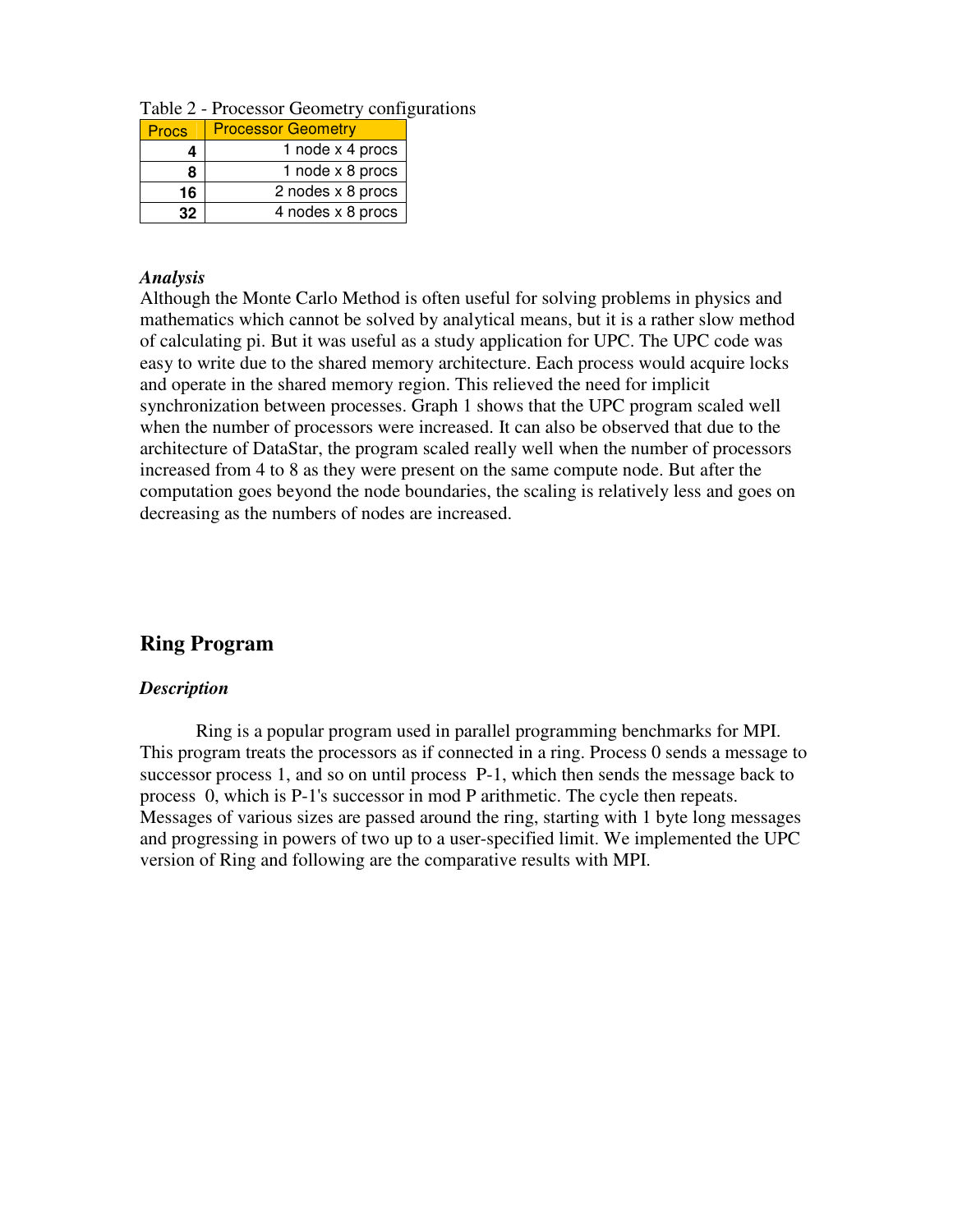



Graph 2 : Ring Bandwidth on increasing message size (DataStar 8x4)



Graph 3 : Ring delay on increasing message size (DataStar 8x4)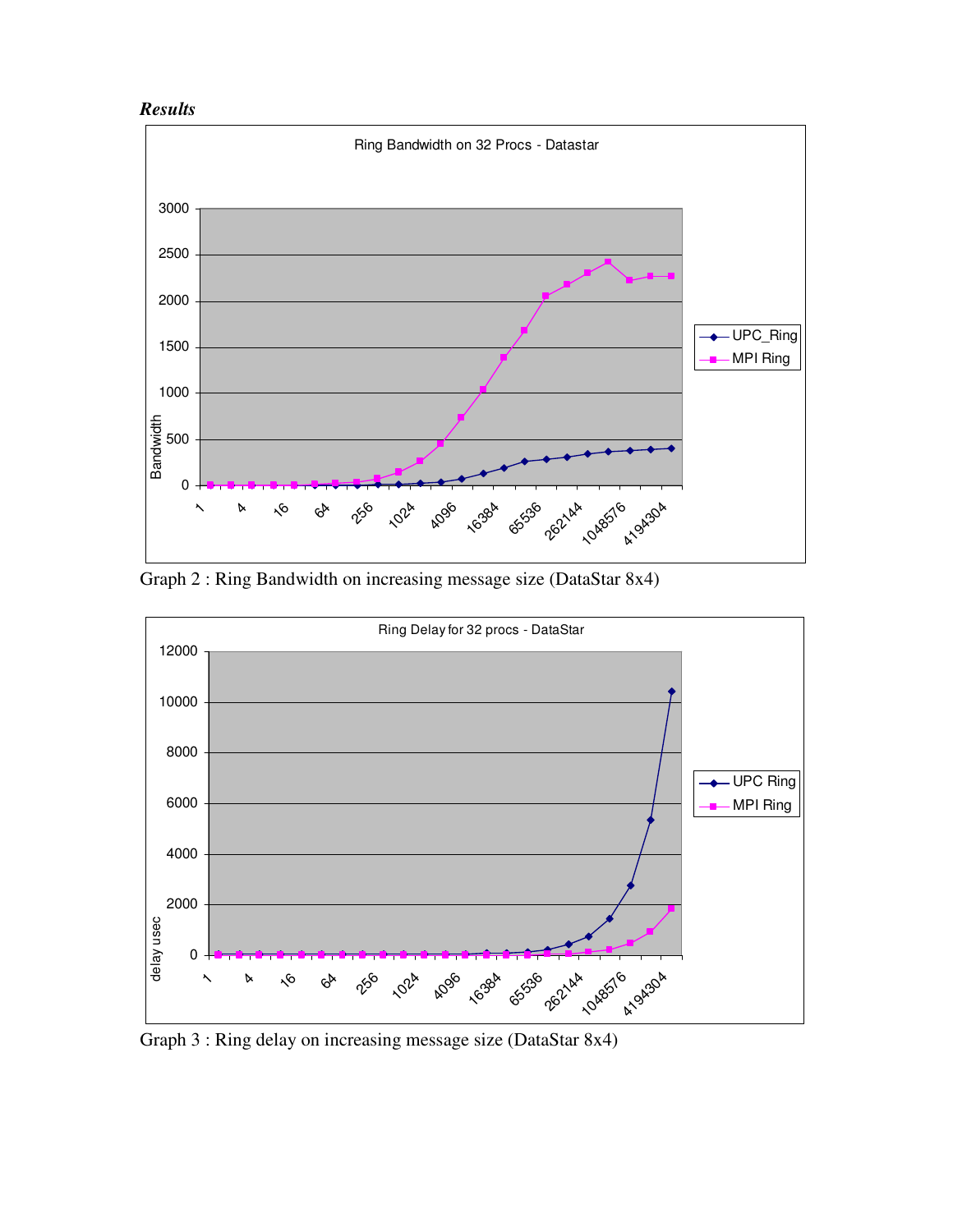

Graph 4 : Ring Bandwidth on increasing message size (Spindel Clusters)



Graph 5 : Ring delay on increasing message size (Spindel Clusters)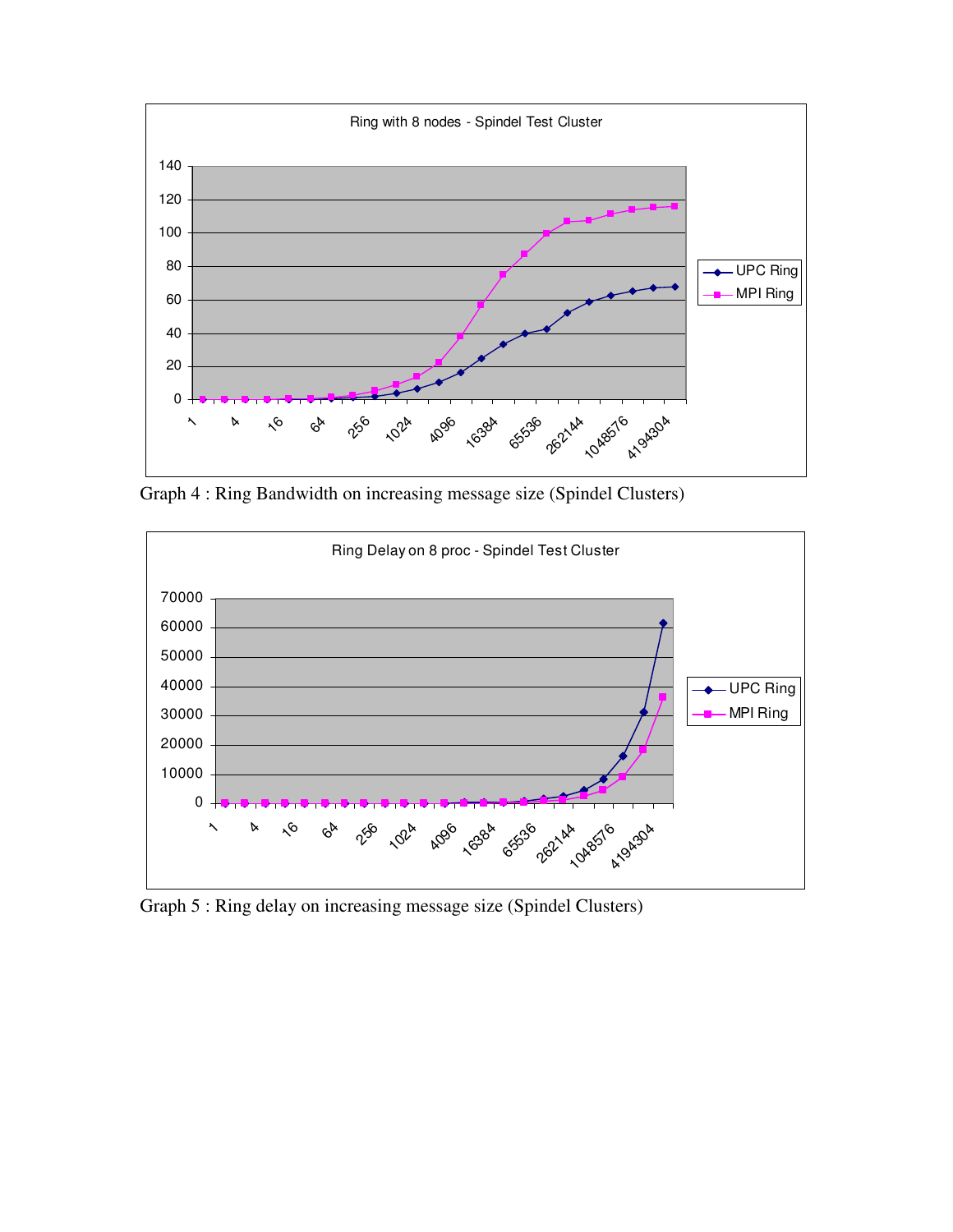

Graph 6: Ring Bandwidth with different node geometries on DataStar



Graph 7: Ring Delay with different node geometries on DataStar

### *Analysis*

Graph 2 shows that peak bandwidth on DataStar with MPI was around 2500 MBps where as with UPC it was only about 500 MBps. This shows that UPC code was approximately times less efficient. Also the bandwidth peaked out earlier in UPC than in MPI.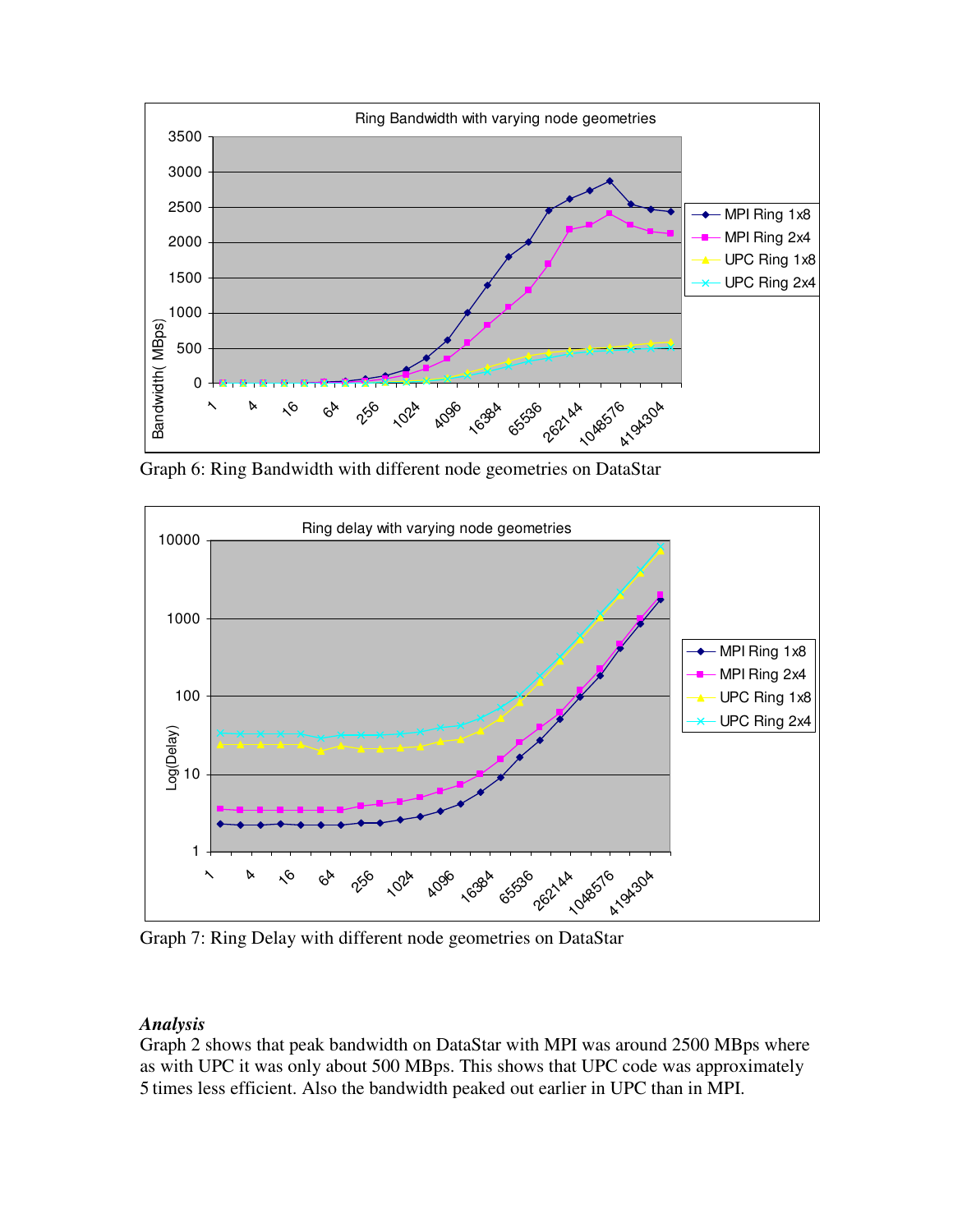Graph 3 shows that the delay with UPC was greater than that with MPI. This may be due to the use of single process number 0 to move memories across shared memory spaces. There would have been an overhead for process 0 to instruct each process every time it was their turn to copy the memory locations resulting in higher delays.

Graph 4 shows that the peak bandwidth with Spindel was around 120 MBps with MPI and it was around 70 MBps for UPC. This shows that UPC code was approximately 12/7 times slower which is better than DataStar.

Graph 5 shows that the delay with UPC was greater than that with MPI. The explanation can be same as that of graph 3.

Graph 6 and 7 show the delay and bandwidth for the MPI ring and UPC ring. It can be observed that due to the architecture of DataStar node connectivity, the bandwidth decreases and the delay increases if we cross the local node boundaries.

The results favored MPI over UPC in all the cases. This may be due to the way code was written in UPC. Ring is probably not the right program to benchmark performance comparisons of bandwidth and delay between MPI and UPC because of the way these languages approach the problem are different. Due to shared memory architecture, UPC does not need to pass messages from one processor to another and I found it difficult to instruct each processor to independently copy some piece of memory when the previous one was done. Hence the UPC code contained only single process 0 which used to move information between different affinities of shared memories. There was also some problem with the GASNET driver on DataStar. That might be the reason to explain that UPC performed better on Spindel than on Datstar.

### **Binary Sort**

### *Description*

 Binary sort is a method of sorting an array of elements by dividing them into small computational blocks in a tree manner. This method divides a given sequence into two halves (until only one element remains) and sorts both halves recursively. The two halves are then merged together to form a sorted sequence.

Following is a pseudo serial code for binary sort –

```
sorted-sequence BinarySort (sequence) 
{ if (# elements in sequence > 1)
  \{ seqA = first half of sequence
   seqB = second half of sequence BinarySort (seqA); 
    BinarySort (seqB); 
   sorted-sequence = merge (seqA, seqB);
 } 
  else sorted-sequence = sequence }
```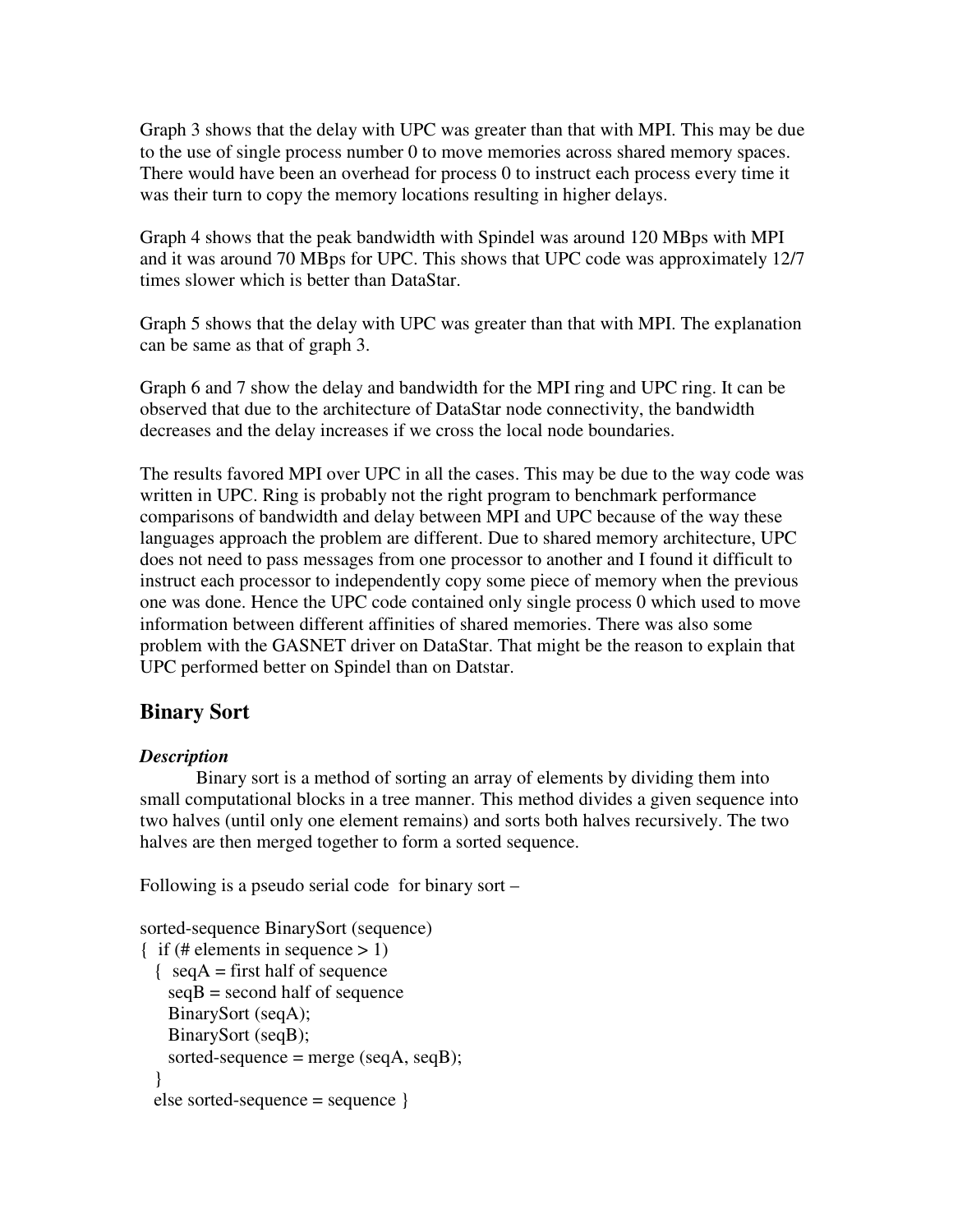

Following diagrams show an example of a sample tree formed during binary sort.

Figure 2 : Example – Sorting stage 1



Figure 3 : Example – Sorting stage 2 . Completed Sort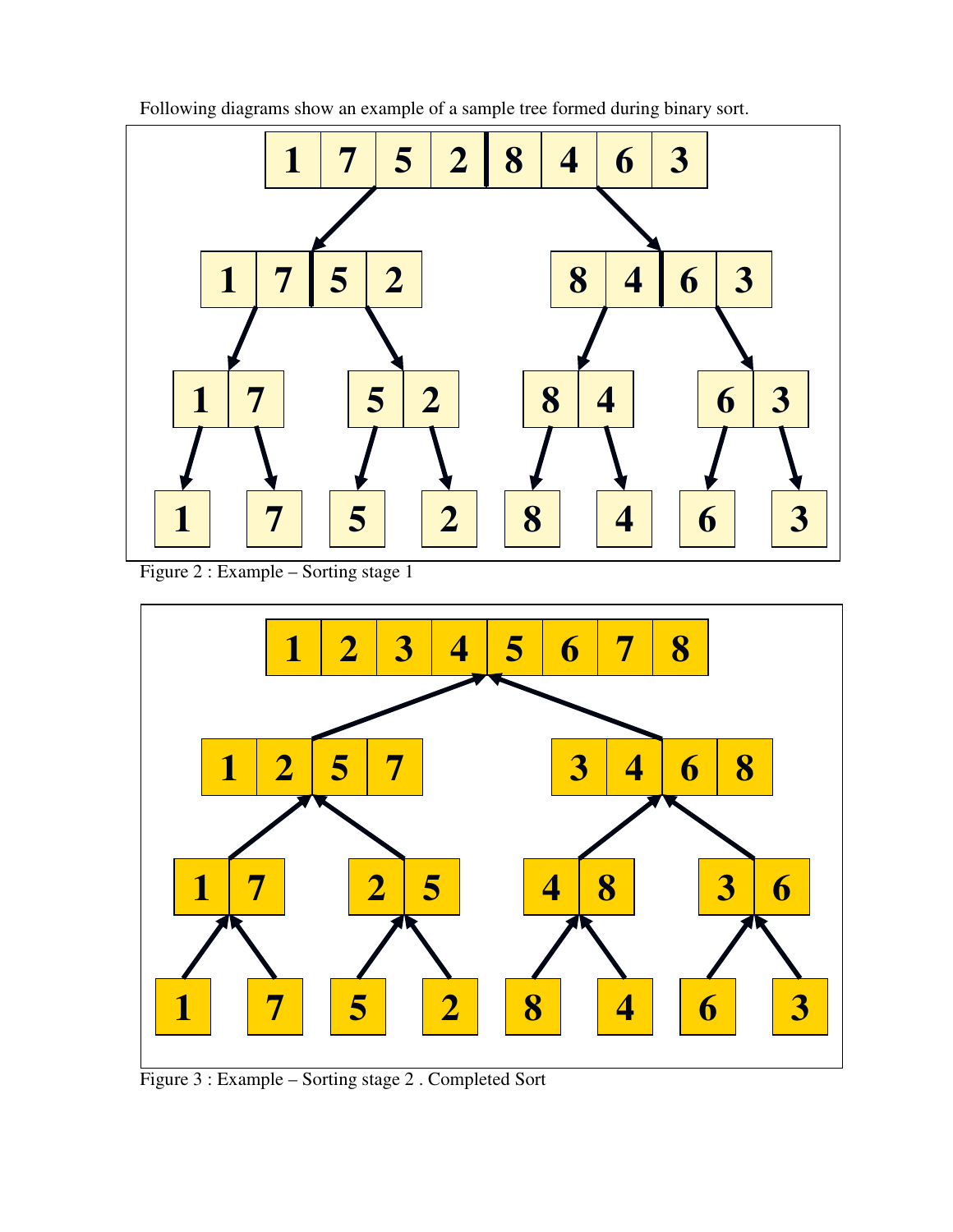For the parallel algorithm we divide work and gather the result. For the MPI implementation we divide work in two to two processors. Have each of these processors divide their work again, until either no data can be split again or no processors are available anymore. The UPC implementation was left incomplete because it was difficult to instruct the other processes directly to perform some task due to shared memory approach. Good processor geometry needs to be figured out to get this code executed in parallel using UPC and it would be different from the tree used in MPI implementation. I tried to work on one potential processor geometry but was unable to complete it due to time limitations.





Graph 8 : MPI binary sort scaling performance

### *Analysis*

Graph 8 shows that the code did not scale very effectively. The reason for this is that the parallel implementation does not achieve even workload on all processors the way the algorithm was designed. This algorithm can be improved to achieve even workload and optimize the run time and scaling in future. Shared memory with UPC can prove a better alternative for this.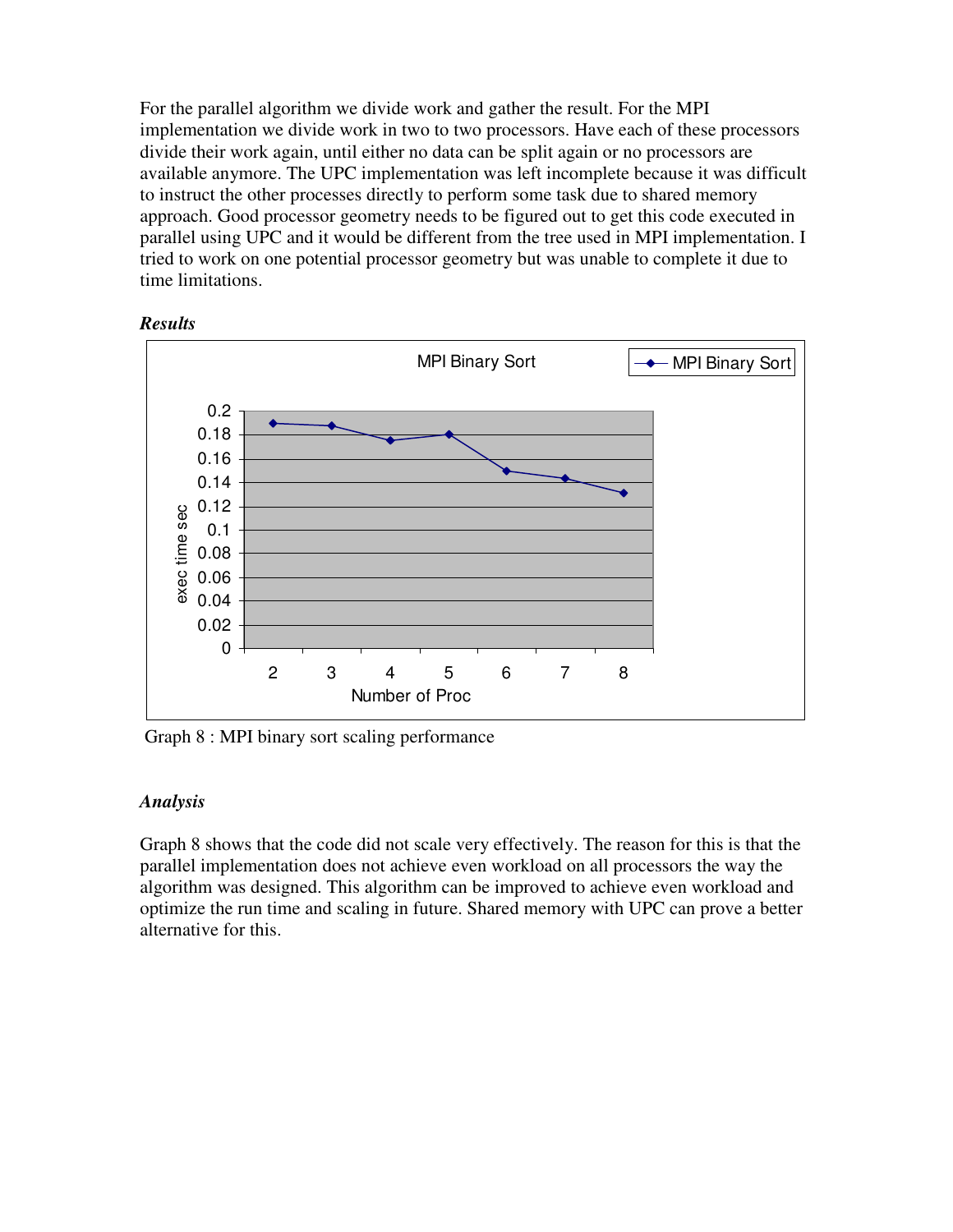### **Matrix Multiply**

### *Description*

 Matrix multiply is a favorite example of those who like to demonstrate the ease of use of UPC. For certain cases, matrix multiply works out very neatly due to the way address partitioning works in UPC. The actual physical location of data is controlled by blocking. Each element of an array is distributed in a round robin fashion, dependent on the block size. For instance, a one dimensional array of length 8, with block size 1, distributed over 4 threads, would distributed in this way:

| thread 0                    | thread 1                                       | thread 2                                       | thread 3                    |
|-----------------------------|------------------------------------------------|------------------------------------------------|-----------------------------|
| $\arctan[0]$ , $\arctan[4]$ | $\arctan\left[1\right], \arctan\left[5\right]$ | $\arctan\left[2\right], \arctan\left[6\right]$ | $\arctan[3]$ , $\arctan[7]$ |

Blocking determines how many elements are distributed per thread per iteration. So the same example with a block size of 2 would look like this:

| thread 0                    | thread 1                    | thread 2                                       | thread 3                    |
|-----------------------------|-----------------------------|------------------------------------------------|-----------------------------|
| $\arctan[0]$ , $\arctan[1]$ | $\arctan[2]$ , $\arctan[3]$ | $\arctan\left(4\right], \arctan\left(5\right)$ | $\arctan(6)$ , $\arctan(7)$ |

Since two dimensional arrays in UPC are stored in row major order as they are in UPC, a 8x4 array with block size 1 would look like this:

| thread 0   | thread 1   | thread 2   | thread 3   |
|------------|------------|------------|------------|
| array[0,0] | array[0,1] | array[0,2] | array[0,3] |
| array[1,0] | array[1,1] | array[1,2] | array[1,3] |
| array[2,0] | array[2,1] | array[2,2] | array[2,3] |
| array[3,0] | array[3,1] | array[3,2] | array[3,3] |
| array[4,0] | array[4,1] | array[4,2] | array[4,3] |
| array[5,0] | array[5,1] | array[5,2] | array[5,3] |
| array[6,0] | array[6,1] | array[6,2] | array[6,3] |
| array[7,0] | array[7,1] | array[7,2] | array[7,3] |

In other words, each thread now has the nth and nth+1 columns of the array, where n is the thread number.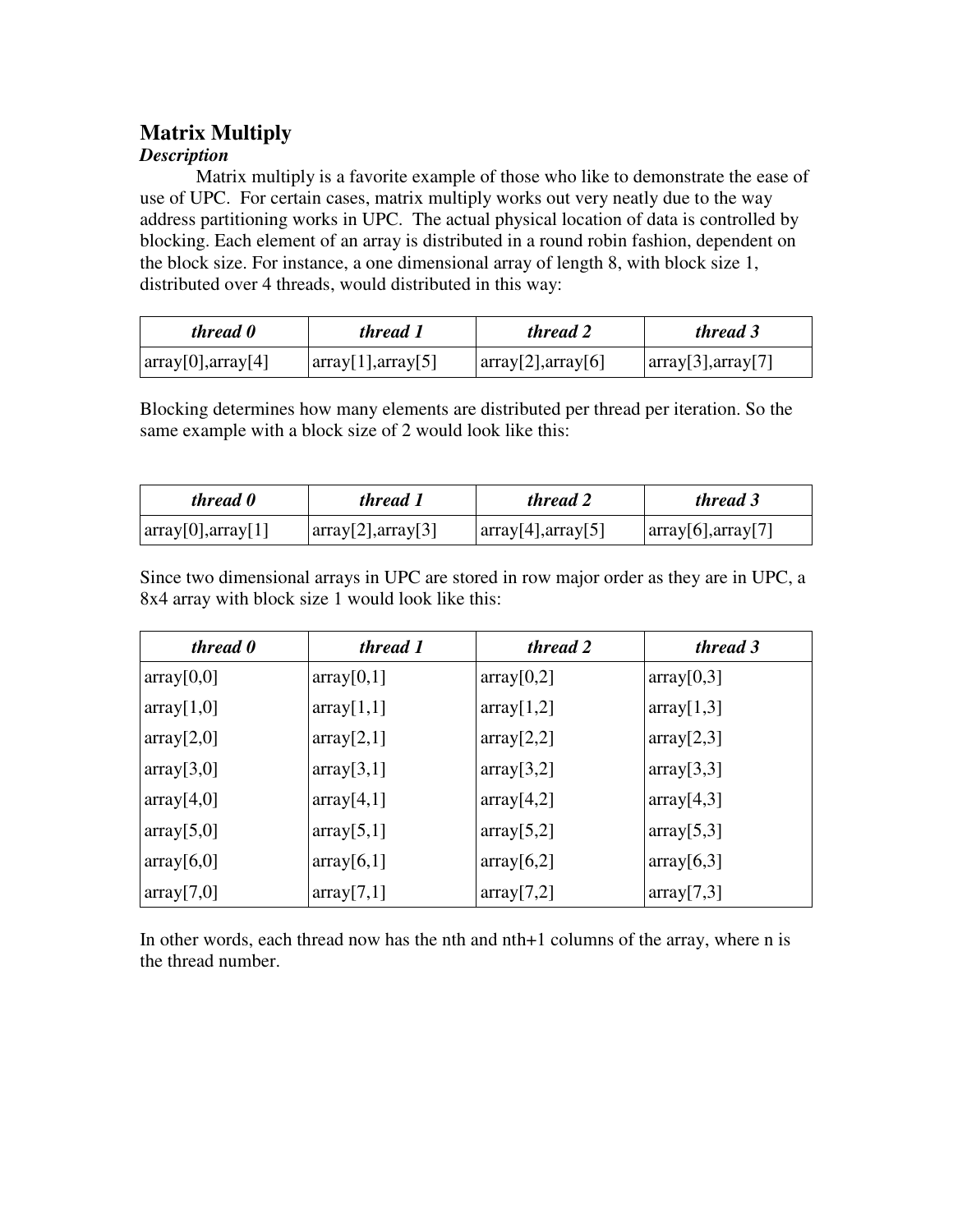| thread 0   | thread 1   | thread 2   | thread 3   |
|------------|------------|------------|------------|
| array[0,0] | array[1,0] | array[2,0] | array[3,0] |
| array[0,1] | array[1,1] | array[2,1] | array[3,1] |
| array[0,2] | array[1,2] | array[2,2] | array[3,2] |
| array[0,3] | array[1,3] | array[2,3] | array[3,3] |
| array[0,4] | array[1,4] | array[2,4] | array[3,4] |
| array[0,5] | array[1,5] | array[2,5] | array[3,5] |
| array[0,6] | array[1,6] | array[2,6] | array[3,6] |
| array[0,7] | array[1,7] | array[2,7] | array[3,7] |

If the block size for the same array is 8, however, we get :

Each thread now has the nth row of the array, where n is the thread number.

As a result, we can have a neat division of a two dimensional array by rows or by columns. If there are more rows than threads, or columns than threads, then each thread gets the n to  $(n + n/b)$  columns or rows. For instance in the above example with a block size of 4, thread 0 got columns 0 and 1, thread 1 got columns 2 and 3, thread 2 got columns 4 and 5, and thread 4 got columns 6 and 7. This can be generalized for any number of threads and array dimensions. Note that this only works when the number of rows and columns in the array are a multiple of the number of threads—otherwise the arrays wrap around.

This makes storing the matrices for matrix multiplication simple. When we multiply a matrix A by a matrix B to produce a matrix C, we multiply each row of A by every column in B. In our code for matrix multiply, we made it so that each thread takes its local row(s) of A and gathers all the columns of B from all the other processors. The gathered columns of B are stored column wise in a single dimensional array. Multiplying the local row(s) of A by the columns of B produces the rows of C correlated with the thread id. Since B is stored column wise, accessing B for the multiply is very fast. The columns of B were collected by each thread using a UPC collective function called upc\_broadcast, which collects the different parts of matrix B to reform a full version of matrix B in each thread.

### *Results*

 Results were collected on spindel, running on 4 and 8 nodes. There was a bug that we couldn't fix in time that prevented the matrix multiply from running on DataStar, so we only collected data for up to 8 nodes. The MPI matrix multiply was an implementation of SUMMA written by Stephen Fink.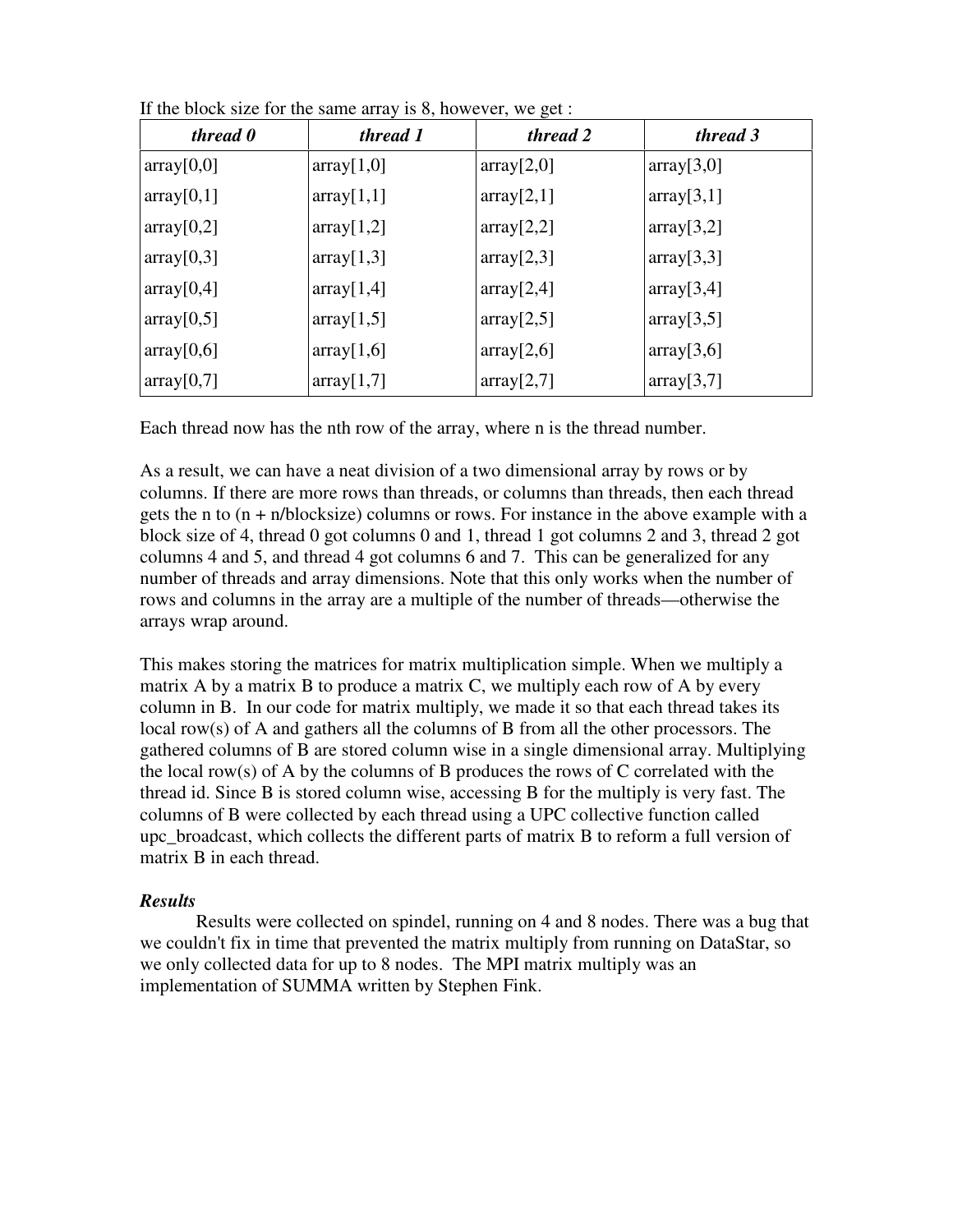| ın   | UPC-4 nodes | MPI-4 nodes | UPC-8 nodes | MPI-8 nodes |
|------|-------------|-------------|-------------|-------------|
| 120  | 0.00198     | 0.06469     | 0.00224     | 0.09948     |
| 200  | 0.00600     | 0.06066     | 0.00571     | 0.11276     |
| 320  | 0.01498     | 0.08384     | 0.01408     | 0.12987     |
| 400  | 0.02581     | 0.11029     | 0.01161     | 0.16057     |
| 520  | 0.12646     | 0.14980     | 0.08186     | 0.15417     |
| 600  | 0.15658     | 0.20915     | 0.15736     | 0.18920     |
| 720  | 0.20234     | 0.28766     | 0.19413     | 0.26305     |
| 800  | 0.22717     | 0.35066     | 0.19974     | 0.33928     |
| 920  | 0.31249     | 0.48533     | 0.27940     | 0.41064     |
| 1000 | 0.35477     | 0.59657     | 0.35576     | 0.46970     |

Time in seconds for square matrix multiply of nxn arrays:

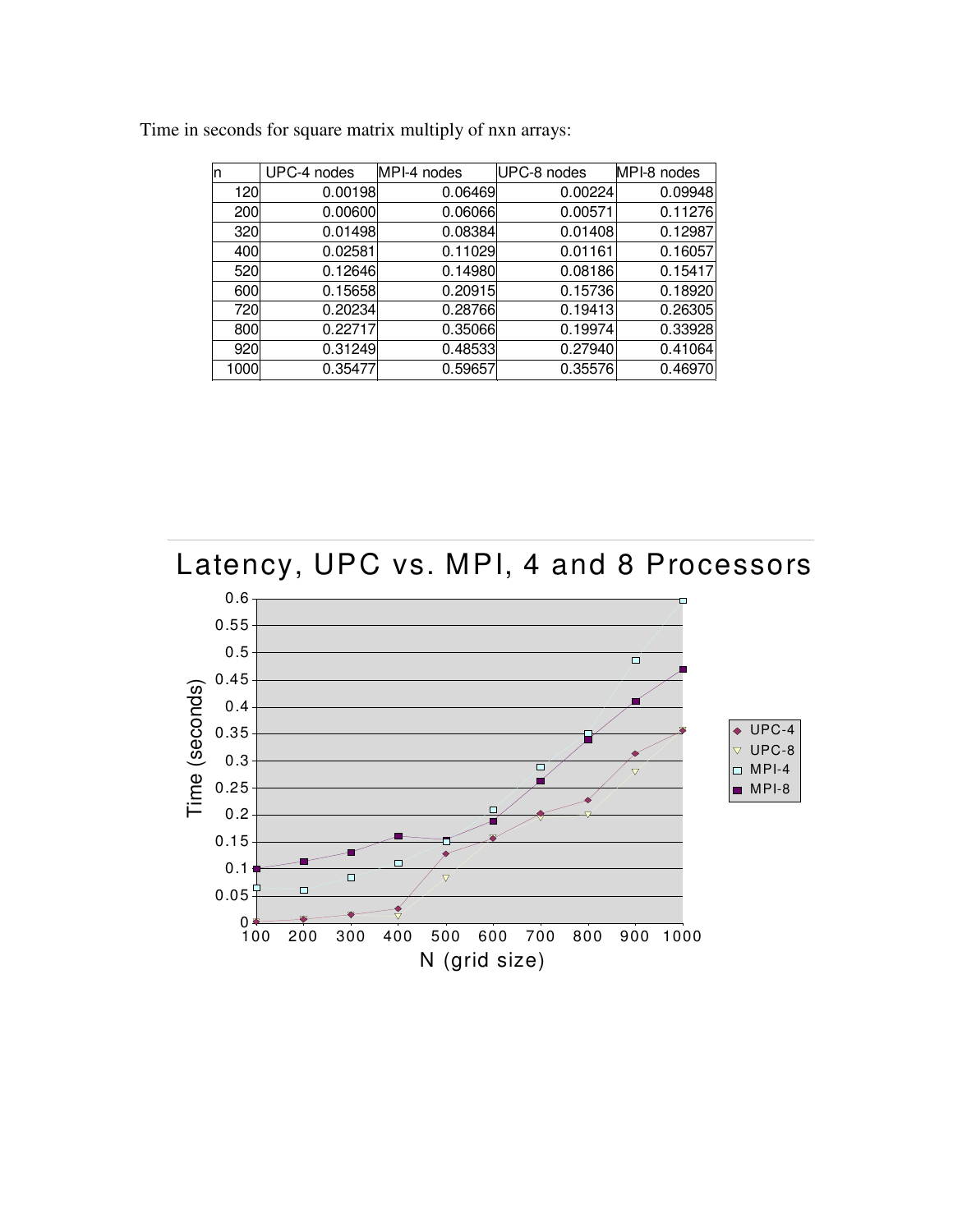

#### *Analysis*

 We found that in most cases the matrix multiply in UPC performed better than the matrix multiply in MPI. This is because the upc\_all\_broadcast function used to gather the columns of B is used only number of threads times, while the number of data exchanges used for each processor in the MPI algorithm is 2 \*number of processor rows \* number of processor columns data exchanges. Since there were more communication calls in the MPI code and the amount of data exchanged for both programs was relatively small, the overhead in MPI was larger than the overhead in UPC, which made the difference in the runtimes of the programs. A more effective test would run on larger values of n, so that the effect of overhead could be factored out.

 The UPC was also much shorter than the MPI code (about 1/5 the size), and much more readable. This isn't a particularly good comparison, however, since the UPC code has several limitations on it that the MPI version does not. Specifically, the UPC code only works on nxn matrices where n is a multiple of the number of threads, and where n is small since it is limited by the square root of maximum block size (a constant in UPC, around 1MB).

 Additionally, we found that the UPC code wasn't particularly scalable—although the performance on 8 processors was better than the performance on 4 processors, the difference isn't very pronounced. This probably resulted from the overhead of communicating among more processors. Better results would be obtained from testing larger values of n.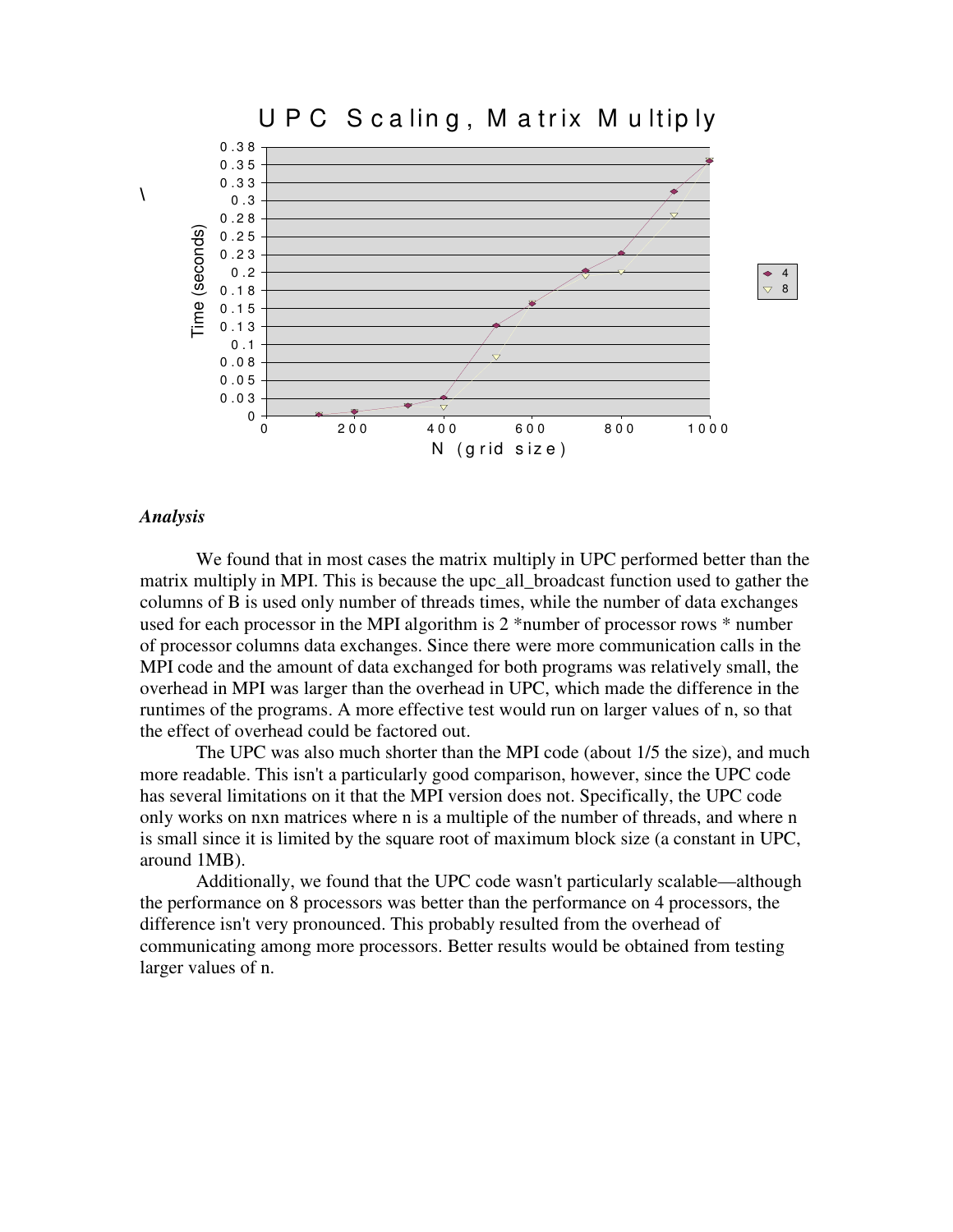### **Connected Components Labeling**

### *Description*

 To implement connected components labeling, we used a union find algorithm for UPC and a depth first search algorithm on MPI. The UPC code first divides the forest up among the threads then performs a the Suzuki algorithm for connected component labeling serially on each thread's piece. It then uses global arrays to share label data in the global relabeling of connected clusters. The global relabeling is performed using the Quad algorithm.

Current algorithm:

- 1. split up grid among threads
- 2. do serial labeling
- 3. exchange ghost cells with all neighbors
- 4. do a union-find with the labels of each neighbor
- 5. add new labels to global array of labels
- 6. wait until all threads are finished with steps 1-5
- 7. use global array of labels to relabel local grid

### *Results*

We ran connected components labeling on DataStar, on 4,8,16 and 32 processors, with NxN grids of sizes ranging from 100 to 900.

| <b>Number of Processors</b> | Geometry (node x taskspernode) |
|-----------------------------|--------------------------------|
|                             | 1x4                            |
| 8                           | 1x8                            |
| 16                          | 2x8                            |
| 32                          |                                |

| N   | MPI-4 Nodes        | MPI-8 Nodes        | MPI-16 Nodes | MPI-32 Nodes | MPI-64 Nodes |
|-----|--------------------|--------------------|--------------|--------------|--------------|
| 100 | 0.00023            | 0.00030            | 0.00029      | 0.00037      | 0.00229      |
| 200 | 0.00032            | 0.00038            | 0.00047      | 0.00204      | 0.00455      |
| 300 | 0.00055            | 0.00058            | 0.00140      | 0.00326      | 0.00644      |
| 400 | 0.00082            | 0.00084            | 0.00177      | 0.00366      | 0.00937      |
| 500 | 0.00119            | 0.00111            | 0.00241      | 0.00571      | 0.01123      |
| 600 | 0.00165            | 0.00178            | 0.00297      | 0.00754      | 0.01446      |
| 700 | 0.00215            | 0.00209            | 0.00354      | 0.00856      | 0.01464      |
| 800 | 0.00277            | 0.00288            | 0.00359      | 0.00893      | 0.01887      |
| 900 | 0.00337            | 0.00311            | 0.00471      | 0.01123      | 0.02013      |
|     |                    |                    |              |              |              |
| N   | <b>UPC-4 Nodes</b> | <b>UPC-8 Nodes</b> | UPC-16 Nodes | UPC-32 Nodes | MPI-64 Nodes |
| 100 | 0.05925            | 0.10136            | 0.11637      | 0.11853      | 0.14663      |
| 200 | 0.19500            | 0.18148            | 0.29969      | 0.31761      | 0.35554      |
| 300 | 0.41521            | 0.36898            | 0.58723      | 0.64710      | 0.62040      |
| 400 | 0.73870            | 0.65482            | 0.99504      | 1.02796      | 1.06691      |
| 500 | 1.13180            | 1.02065            | 1.49242      | 1.54557      | 1.49843      |
| 600 | 1.62270            | 1.41440            | 2.08712      | 2.14727      | 2.08625      |
| 700 | 2.20027            | 1.93674            | 2.96146      | 2.85012      | 2.70834      |
| 800 | 2.89365            | 2.48331            | 3.59217      | 3.61860      | 3.46827      |
| 900 |                    |                    |              |              |              |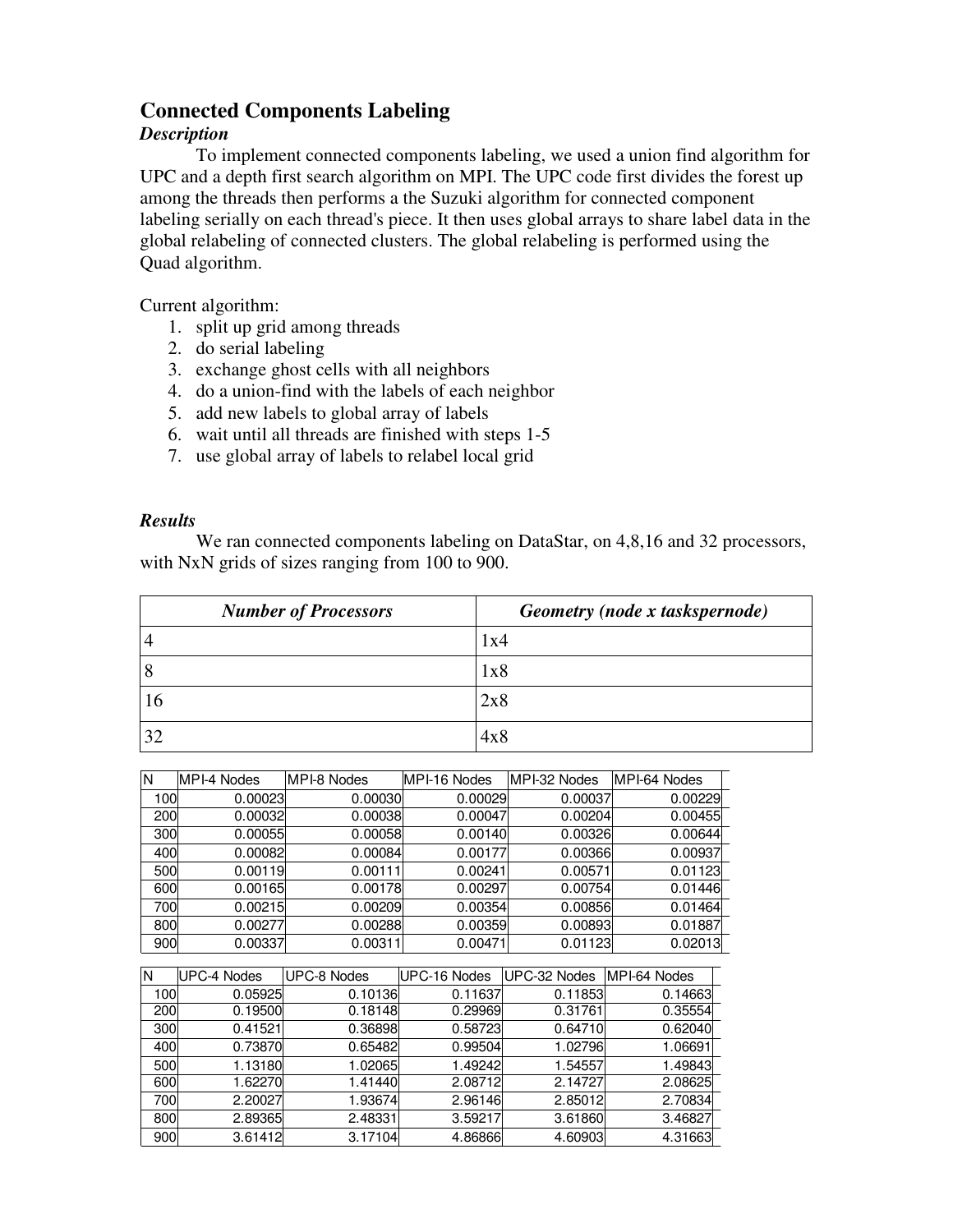

(MPI run times are all in purple, UPC runtimes are all in pink)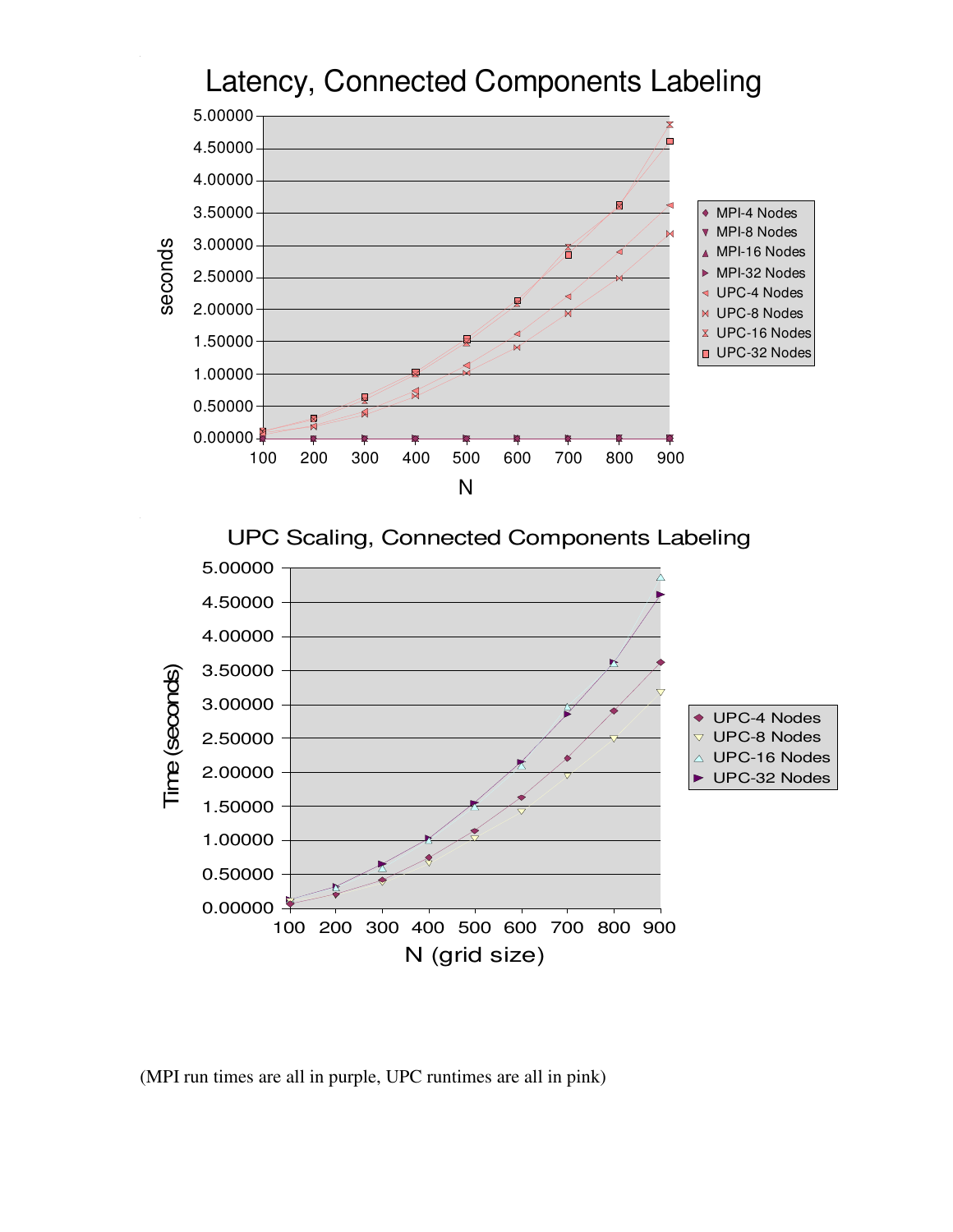#### *Analysis*

 The UPC code does not scale well. This is probably due to the fact that the UPC code spends a lot of time accessing global arrays. More processors mean more overhead and contention for access to global space, so 16 and 32 processors take more time than 4 and 8 processors. Since the inputs are small, the amount of overhead is probably the biggest factor.

Currently, the global array is accessed through a for loop, though not sequentially:

for( $i = 0$ ;  $i < N$ ; $i++$ )  $g$ lobalarray[labels[i]] = x;

As a result the values being accessed are scattered across the threads and communication must be initiated for each new thread access. This quickly becomes slow around  $N=100$ To fix this, I would try to use the UPC bulk access functions, upc\_memget and upc\_memput, which get and put arrays to and from shared memory. These functions will only copy from a single affinity (a single thread, essentially) at a time, so attention must be paid to where items are put in shared storage. For instance, if an array of size 8 is stored in memory across 4 threads, with a block size of 1, thread 0 will have items  $\arctan(0)$  and  $\arctan(4)$ , so a upc\_memget of 2 items from shared memory starting from  $array[0]$  will yield  $array[0]$  and  $array[4]$ , rather than  $array[0]$  and  $array[1]$ .

 For the same reason, the UPC code is slower than the MPI code. This can probably be fixed if we stop using a global array of labels and instead use the shared arrays to faciliatate the exchange of ghost cells and ghost cell labels. In other words, make the exchange between easily read code and faster code.

 It was easier to code this up than the MPI version because by eliminating the send and receive calls the connected component labeling algorithm was much more clear to read.

### **Progress & Milestones**

#### **Goals Modified or Not Met**

 We did manage to compare the performance and ease of coding of UPC and MPI, which was our main goal. However, we did not test scaling for very large numbers of processors or very large inputs.

### **Milestones Modified or Not met**

 We completed five out of the six programs we meant to do. The last program, the Game of Life was not completed due to time constraints. The time originally earmarked for developing the Game of Life program was spent on trying to develop a generalized matrix multiply using the SUMMA algorithm (which didn't work out and was scrapped in favor of the simple matrix multiply presented in this report). We also did not complete a binary sort implementation in UPC, because it is difficult to instruct each processor independently to develop the binary sort tree processor geometry.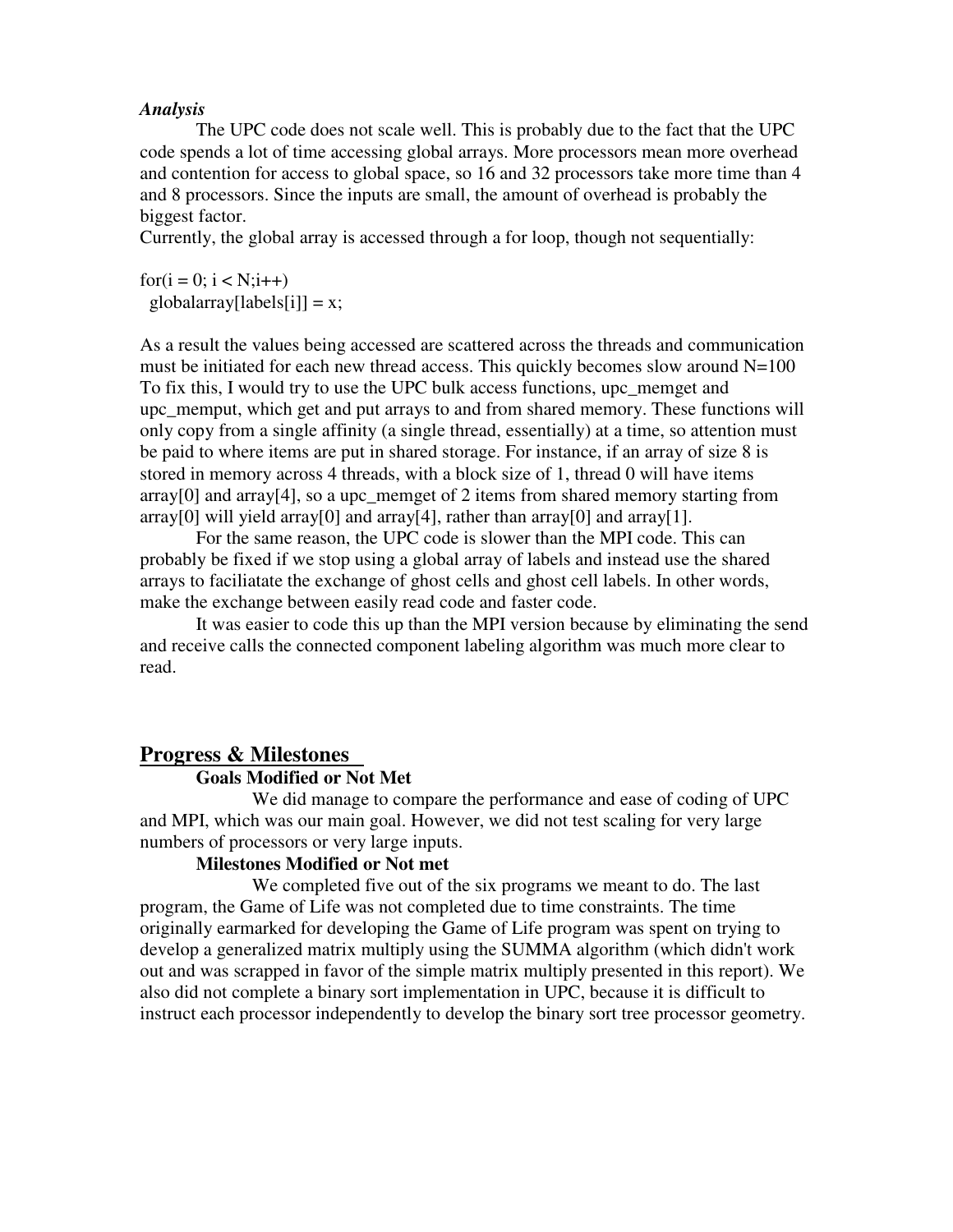#### **Conclusions**

 We found that overall, UPC was an easier language to use for development. Being able to access different parts of a shared memory without having to explicitly find the processor that owned that piece of memory was very helpful in debugging. Although generally speaking, you need to know where the data resides in memory to fine tune the code. Another reason UPC was an easier language for development was that the readability of UPC code is also much better than the readability of MPI code. For example, copying one array of data in MPI from one node to another would require a call in the sending node to MPI send, and a call in the other node to MPI Recv. Both of these calls have to be synchronized, since the calls would block or exchange the wrong data if they were out of order. In contrast, copying one array of data in UPC from one node to another requires a single call to upc\_memget to the shared memory location to the node that needs the data, or it can directly work on the global memory.

 Coding in UPC required a mental model shift, since gathering data no longer requires synchronization of the nodes involved, and also is no longer thought of in terms of sending and receiving data, but simply taking data from the right location. Fine tuning the code requires finding better ways to lay out data in shared memory and making as much use of collective and bulk operations as possible, rather than minimizing the amount of communication and data sent at a time.

 Performance was found to be not quite as good as that in MPI in most cases, but fine tuning and compiler optimizations might cause the code to yield better results. For instance, the original version of the matrix multiply would run about 10 seconds on a 100x100 grid. However, using blocking upc\_memget and the upc\_broadcastall collective caused the code to run in 0.001 seconds. In the case of embarrassingly parallel programs such as the pi calculation, performance of UPC can be better than that of MPI. But in the case of ring and binary sort, UPC runs more slowly than MPI code. In the case of connected components labeling, code that was written naively ran much more slowly than the MPI code. This happened because initiating communication and handling interference for direct access of many elements in a global array is very slow.

 UPC is generally easier to debug and read, but more difficult than MPI to optimize. It nearly achieves its goal of being both easy to maintain and easy to achieve high performance in, but hasn't yet reached it.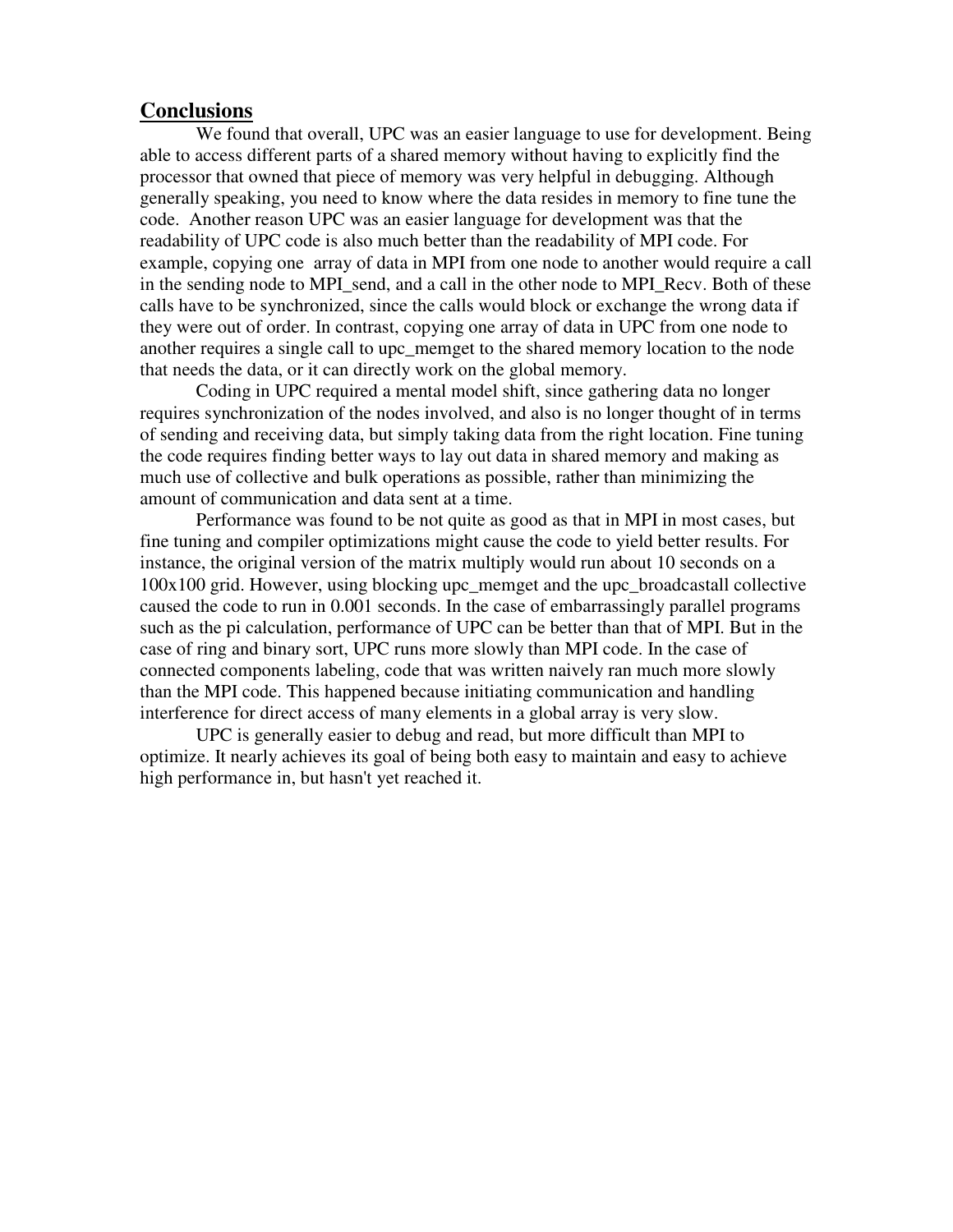# **Appendix**

#### **Data for Graph 2 (Data Star)**

| <b>Bandwidth UPC Ring</b> |                |         |          |  |
|---------------------------|----------------|---------|----------|--|
| Reading                   | Reading        | Reading |          |  |
| 1                         | $\overline{c}$ | 3       | Average  |  |
| 0.024                     | 0.024          | 0.024   | 0.024    |  |
| 0.048                     | 0.048          | 0.049   | 0.048333 |  |
| 0.097                     | 0.097          | 0.097   | 0.097    |  |
| 0.194                     | 0.194          | 0.194   | 0.194    |  |
| 0.384                     | 0.387          | 0.388   | 0.386333 |  |
| 0.818                     | 0.813          | 0.822   | 0.817667 |  |
| 1.613                     | 1.605          | 1.619   | 1.612333 |  |
| 3.218                     | 3.269          | 3.31    | 3.265667 |  |
| 6.295                     | 6.203          | 6.277   | 6.258333 |  |
| 12.16                     | 12.121         | 12.239  | 12.17333 |  |
| 23.437                    | 23.477         | 23.461  | 23.45833 |  |
| 40.909                    | 40.742         | 41.081  | 40.91067 |  |
| 76.499                    | 76.468         | 75.516  | 76.161   |  |
| 124.593                   | 123.917        | 124.139 | 124.2163 |  |
| 184.935                   | 188.256        | 187.693 | 186.9613 |  |
| 259.252                   | 259.534        | 258.615 | 259.1337 |  |
| 297.814                   | 298.624        | 243.31  | 279.916  |  |
| 334.454                   | 332.951        | 259.432 | 308.9457 |  |
| 357.982                   | 354.285        | 328.158 | 346.8083 |  |
| 368.531                   | 364.487        | 351.301 | 361.4397 |  |
| 371.646                   | 399.977        | 372.211 | 381.278  |  |
| 379.737                   | 424.059        | 381.521 | 395.1057 |  |
| 385.953                   | 436.463        | 386.561 | 402.9923 |  |
|                           |                |         |          |  |

### Bandwidth MPI Ring

| Reading | Reading | Reading |          |
|---------|---------|---------|----------|
|         | 2       | 3       | Average  |
| 0.29    | 0.3     | 0.33    | 0.306667 |
| 0.59    | 0.67    | 0.68    | 0.646667 |
| 1.07    | 1.35    | 1.34    | 1.253333 |
| 2.71    | 2.63    | 2.77    | 2.703333 |
| 5.37    | 5.35    | 5.4     | 5.373333 |
| 10.76   | 10.71   | 11.04   | 10.83667 |
| 19.04   | 21.15   | 21.25   | 20.48    |
| 35.59   | 39.24   | 38.9    | 37.91    |
| 75.13   | 75.54   | 74.8    | 75.15667 |
| 141.98  | 140.99  | 143.37  | 142.1133 |
| 257.39  | 257.72  | 257.62  | 257.5767 |
| 442.18  | 445.49  | 442.4   | 443.3567 |
| 718.83  | 727.52  | 738.6   | 728.3167 |
| 1031.42 | 1049.84 | 1053.39 | 1044.883 |
| 1384.03 | 1384.16 | 1380.4  | 1382.863 |
| 1671.23 | 1674.6  | 1671.5  | 1672.443 |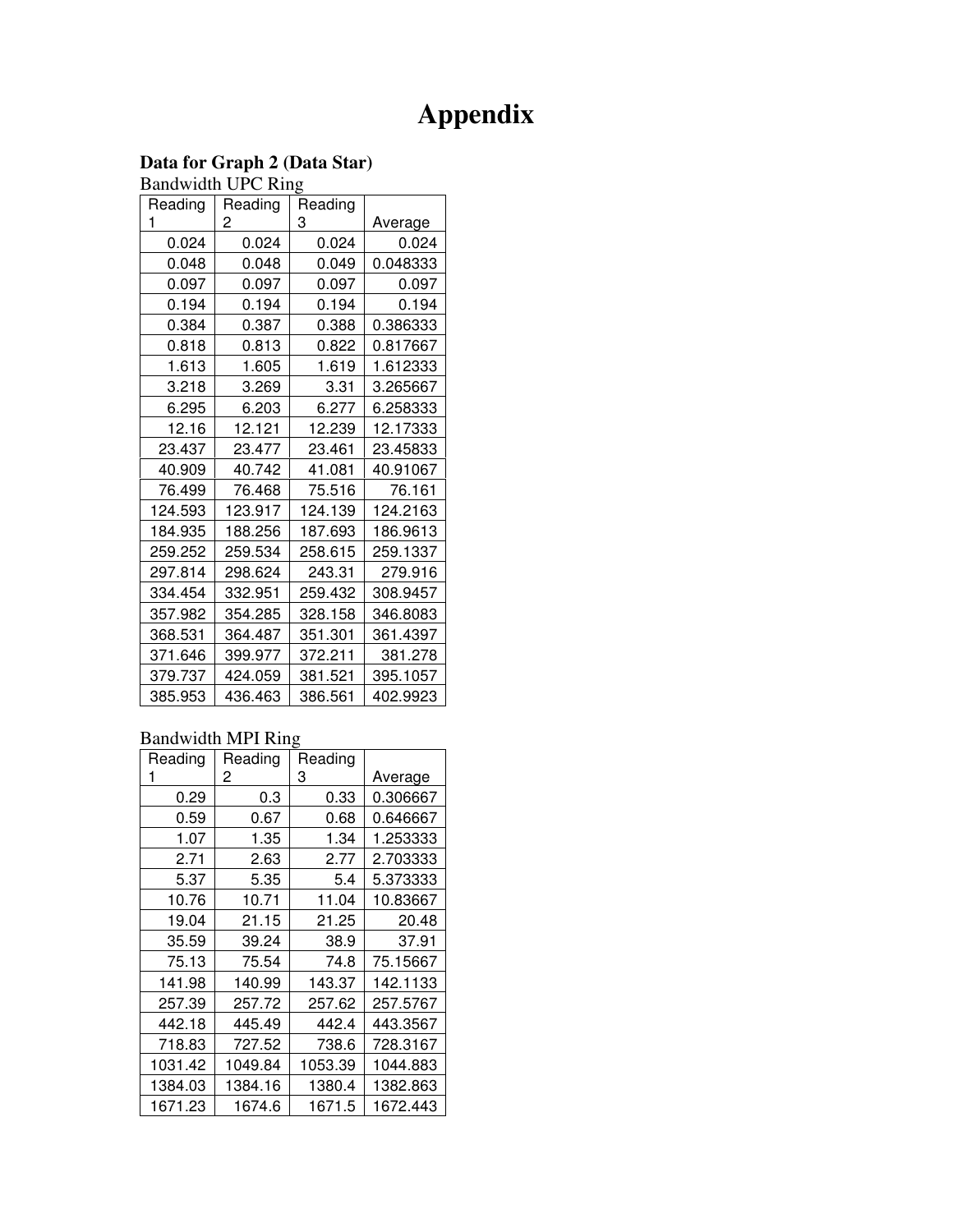| 2081.11 | 2040.41 | 2045.37 | 2055.63  |
|---------|---------|---------|----------|
| 2186.39 | 2177.49 | 2146.97 | 2170.283 |
| 2332.72 | 2265.65 | 2306.5  | 2301.623 |
| 2410.53 | 2426.57 | 2433.09 | 2423.397 |
| 2255.77 | 2077.96 | 2315.39 | 2216.373 |
| 2275.81 | 2273.88 | 2270.03 | 2273.24  |
| 2272.5  | 2273.34 | 2272.38 | 2272.74  |

### **Data for Graph 3 (Datastar)**  Delay MPI Ring

| Reading | Reading | Reading |          |
|---------|---------|---------|----------|
| 1       | 2       | 3       | Average  |
| 0.29    | 0.3     | 0.33    | 0.306667 |
| 0.59    | 0.67    | 0.68    | 0.646667 |
| 1.07    | 1.35    | 1.34    | 1.253333 |
| 2.71    | 2.63    | 2.77    | 2.703333 |
| 5.37    | 5.35    | 5.4     | 5.373333 |
| 10.76   | 10.71   | 11.04   | 10.83667 |
| 19.04   | 21.15   | 21.25   | 20.48    |
| 35.59   | 39.24   | 38.9    | 37.91    |
| 75.13   | 75.54   | 74.8    | 75.15667 |
| 141.98  | 140.99  | 143.37  | 142.1133 |
| 257.39  | 257.72  | 257.62  | 257.5767 |
| 442.18  | 445.49  | 442.4   | 443.3567 |
| 718.83  | 727.52  | 738.6   | 728.3167 |
| 1031.42 | 1049.84 | 1053.39 | 1044.883 |
| 1384.03 | 1384.16 | 1380.4  | 1382.863 |
| 1671.23 | 1674.6  | 1671.5  | 1672.443 |
| 2081.11 | 2040.41 | 2045.37 | 2055.63  |
| 2186.39 | 2177.49 | 2146.97 | 2170.283 |
| 2332.72 | 2265.65 | 2306.5  | 2301.623 |
| 2410.53 | 2426.57 | 2433.09 | 2423.397 |
| 2255.77 | 2077.96 | 2315.39 | 2216.373 |
| 2275.81 | 2273.88 | 2270.03 | 2273.24  |
| 2272.5  | 2273.34 | 2272.38 | 2272.74  |

Delay UPC Ring

| Reading | Reading | Reading |          |
|---------|---------|---------|----------|
|         | 2       | З       | Average  |
| 42.2    | 41.8    | 41.5    | 41.83333 |
| 41.5    | 41.7    | 41.2    | 41.46667 |
| 41.4    | 41.3    | 41.1    | 41.26667 |
| 41.3    | 41.2    | 41.2    | 41.23333 |
| 41.7    | 41.3    | 41.3    | 41.43333 |
| 39.1    | 39.4    | 38.9    | 39.13333 |
| 39.7    | 39.9    | 39.5    | 39.7     |
| 39.8    | 39.2    | 38.7    | 39.23333 |
| 40.7    | 41.3    | 40.8    | 40.93333 |
| 42.1    | 42.2    | 41.8    | 42.03333 |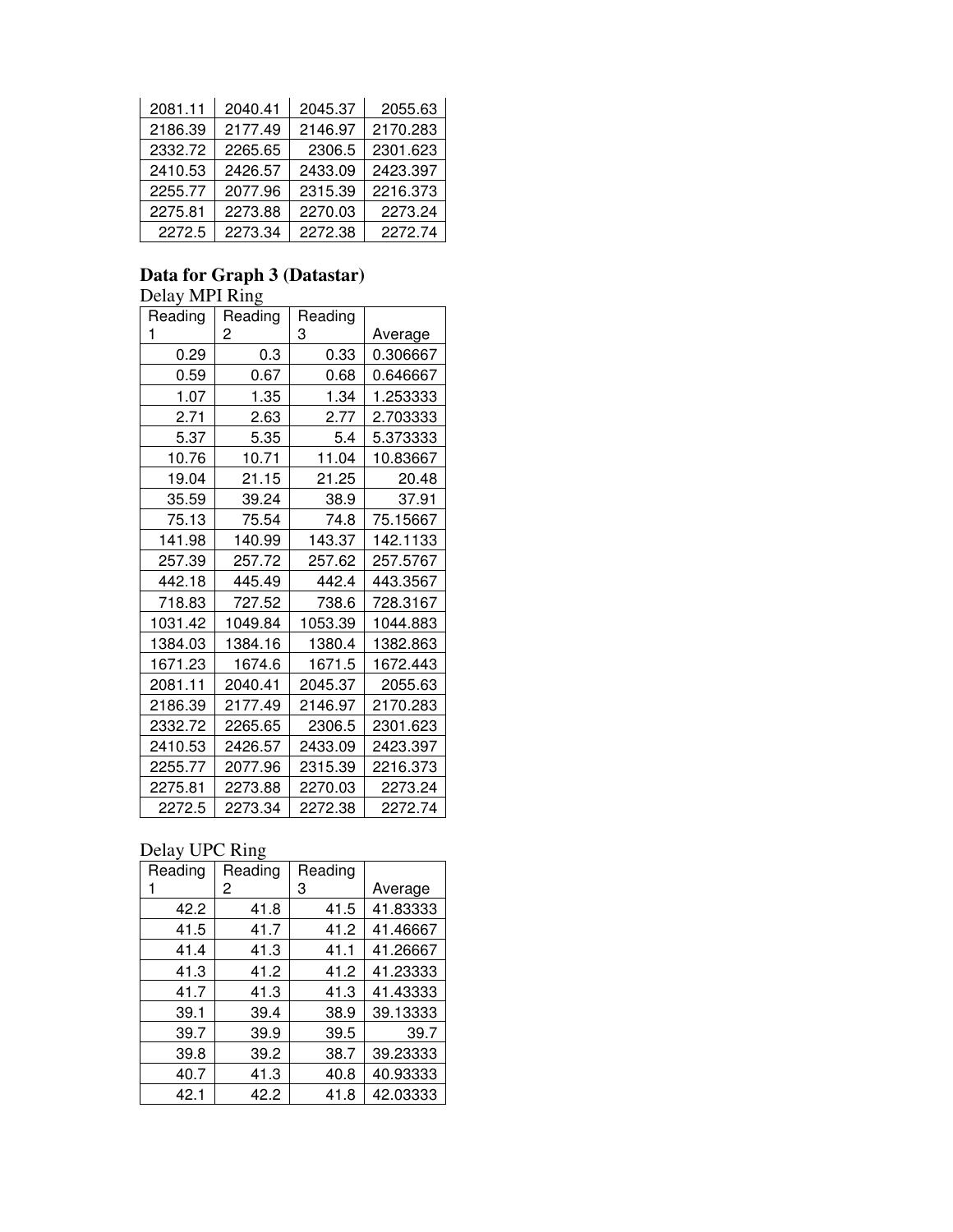| 43.7  | 43.6   | 43.6    | 43.63333 |
|-------|--------|---------|----------|
| 50.1  | 50.3   | 49.9    | 50.1     |
| 53.5  | 53.6   | 54.2    | 53.76667 |
| 65    | 66.1   | 66      | 65.7     |
| 88    | 87     | 87.3    | 87.43333 |
| 126   | 126.3  | 126.7   | 126.3333 |
| 220   | 219.5  | 269.4   | 236.3    |
| 391   | 393.7  | 505.2   | 429.9667 |
| 732   | 739.9  | 798.8   | 756.9    |
| 1422  | 1438.4 | 1492.4  | 1450.933 |
| 2821  | 2621.6 | 2817.2  | 2753.267 |
| 5522  | 4945.4 | 5496.8  | 5321.4   |
| 10867 | 9609.8 | 10850.3 | 10442.37 |

#### **Data for Graph 4 (Spindel)**  Bandwidth UPC Ring

| Reading | Reading | Reading |          |
|---------|---------|---------|----------|
| 1       | 2       | 3       | Average  |
| 0.009   | 0.009   | 0.009   | 0.009    |
| 0.019   | 0.019   | 0.019   | 0.019    |
| 0.037   | 0.037   | 0.037   | 0.037    |
| 0.074   | 0.074   | 0.075   | 0.074333 |
| 0.148   | 0.141   | 0.144   | 0.144333 |
| 0.301   | 0.301   | 0.301   | 0.301    |
| 0.585   | 0.586   | 0.576   | 0.582333 |
| 1.134   | 1.137   | 1.136   | 1.135667 |
| 2.134   | 2.134   | 2.137   | 2.135    |
| 3.857   | 3.846   | 3.76    | 3.821    |
| 6.322   | 6.348   | 6.239   | 6.303    |
| 10.401  | 10.46   | 10.446  | 10.43567 |
| 16.116  | 16.589  | 16.019  | 16.24133 |
| 24.251  | 24.886  | 25.684  | 24.94033 |
| 33.134  | 33.286  | 33.191  | 33.20367 |
| 40.096  | 39.621  | 40.295  | 40.004   |
| 42.186  | 41.891  | 42.575  | 42.21733 |
| 51.555  | 51.259  | 52.789  | 51.86767 |
| 58.596  | 58.229  | 58.535  | 58.45333 |
| 62.202  | 62.628  | 62.912  | 62.58067 |
| 65.307  | 64.8    | 65.257  | 65.12133 |
| 66.776  | 67.276  | 67.031  | 67.02767 |
| 67.813  | 67.761  | 67.79   | 67.788   |

### Bandwidth MPI Ring

| Reading | Reading | Reading |          |
|---------|---------|---------|----------|
|         | 2       | З       | Average  |
| 0.02    | 0.03    | 0.03    | 0.026667 |
| 0.05    | 0.05    | 0.05    | 0.05     |
| 0.1     | 0.1     | 0.1     | U. 1     |
| 0.2     | በ 2     | በ 2     | 0.2      |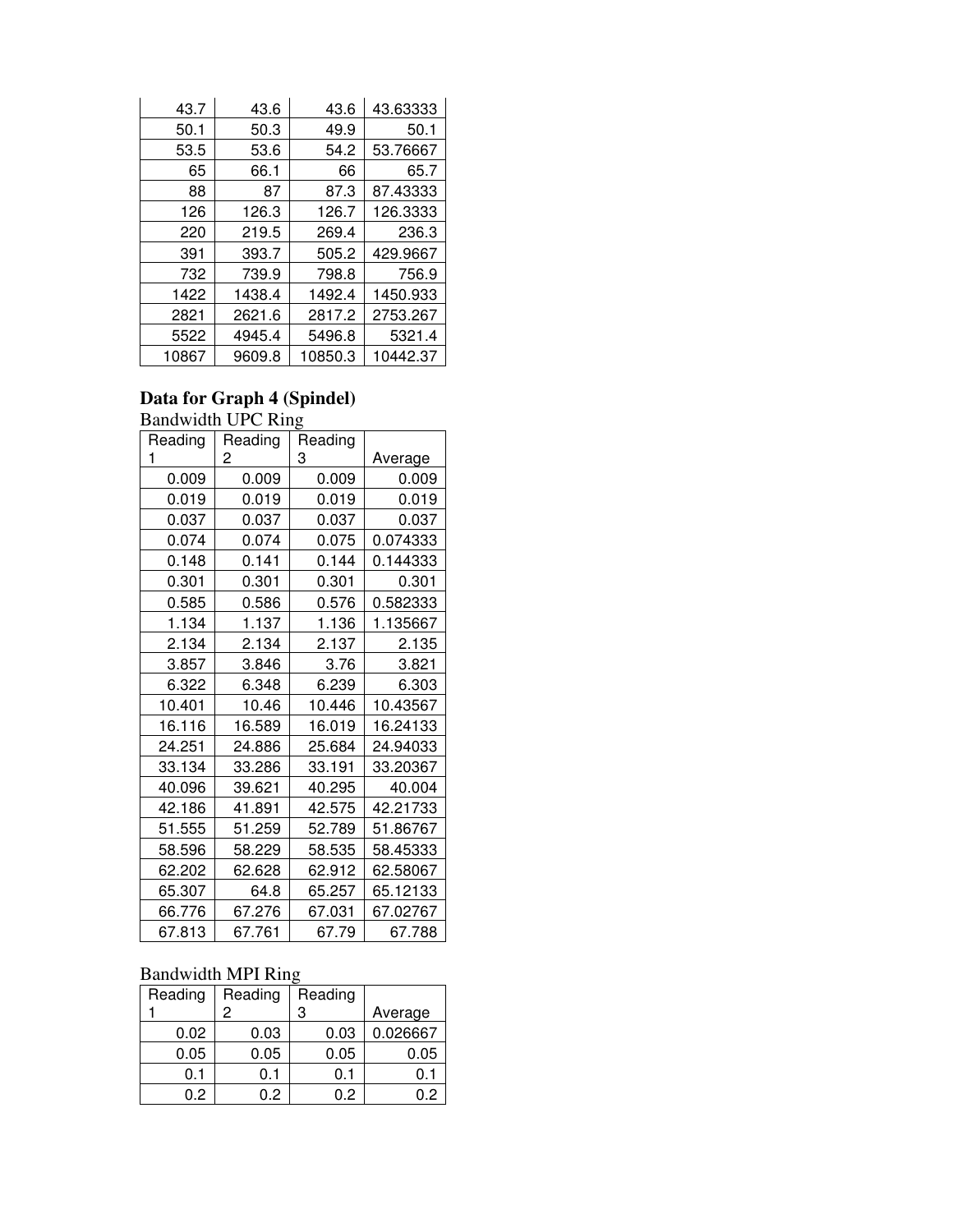| 0.39   | 0.4    | 0.41   | 0.4      |
|--------|--------|--------|----------|
| 0.77   | 0.8    | 0.8    | 0.79     |
| 1.51   | 1.54   | 1.56   | 1.536667 |
| 2.82   | 2.96   | 2.96   | 2.913333 |
| 5.18   | 5.32   | 5.37   | 5.29     |
| 8.96   | 8.73   | 9.03   | 8.906667 |
| 13.82  | 13.89  | 13.6   | 13.77    |
| 22.18  | 22.41  | 22.4   | 22.33    |
| 37.3   | 37.53  | 37.68  | 37.50333 |
| 56.28  | 56.76  | 56.55  | 56.53    |
| 74.4   | 75.2   | 75.23  | 74.94333 |
| 87.18  | 87.28  | 87.74  | 87.4     |
| 99.43  | 99.81  | 99.98  | 99.74    |
| 106.84 | 107.44 | 107.04 | 107.1067 |
| 106.98 | 107.43 | 107.45 | 107.2867 |
| 110.85 | 111.47 | 111.53 | 111.2833 |
| 113.68 | 113.67 | 113.56 | 113.6367 |
| 114.87 | 115.24 | 115.05 | 115.0533 |
| 115.52 | 116.1  | 115.93 | 115.85   |

#### **Data for Graph 5 (Spindel)**

Delay MPI Ring

| Reading | Reading | Reading |          |
|---------|---------|---------|----------|
| 1       | 2       | 3       | Average  |
| 45      | 39.2    | 39.4    | 41.2     |
| 40.7    | 39.1    | 39.4    | 39.73333 |
| 40.7    | 39.1    | 39.1    | 39.63333 |
| 40.8    | 39.3    | 39.3    | 39.8     |
| 41.3    | 39.6    | 39.5    | 40.13333 |
| 41.6    | 40      | 39.9    | 40.5     |
| 42.5    | 41.6    | 41.1    | 41.73333 |
| 45.3    | 43.2    | 43.3    | 43.93333 |
| 49.4    | 48.1    | 47.7    | 48.4     |
| 57.1    | 58.6    | 56.7    | 57.46667 |
| 74.1    | 73.7    | 75.3    | 74.36667 |
| 92.3    | 91.4    | 91.4    | 91.7     |
| 109.8   | 109.1   | 108.7   | 109.2    |
| 145.5   | 144.3   | 144.9   | 144.9    |
| 220.2   | 217.9   | 217.8   | 218.6333 |
| 375.9   | 375.5   | 373.5   | 374.9667 |
| 659.1   | 656.6   | 655.5   | 657.0667 |
| 1226.8  | 1220    | 1224.5  | 1223.767 |
| 2450.3  | 2440.1  | 2439.6  | 2443.333 |
| 4729.9  | 4703.4  | 4701.1  | 4711.467 |
| 9223.8  | 9224.8  | 9233.9  | 9227.5   |
| 18257.4 | 18198.9 | 18228   | 18228.1  |
| 36307.2 | 36125.6 | 36180.6 | 36204.47 |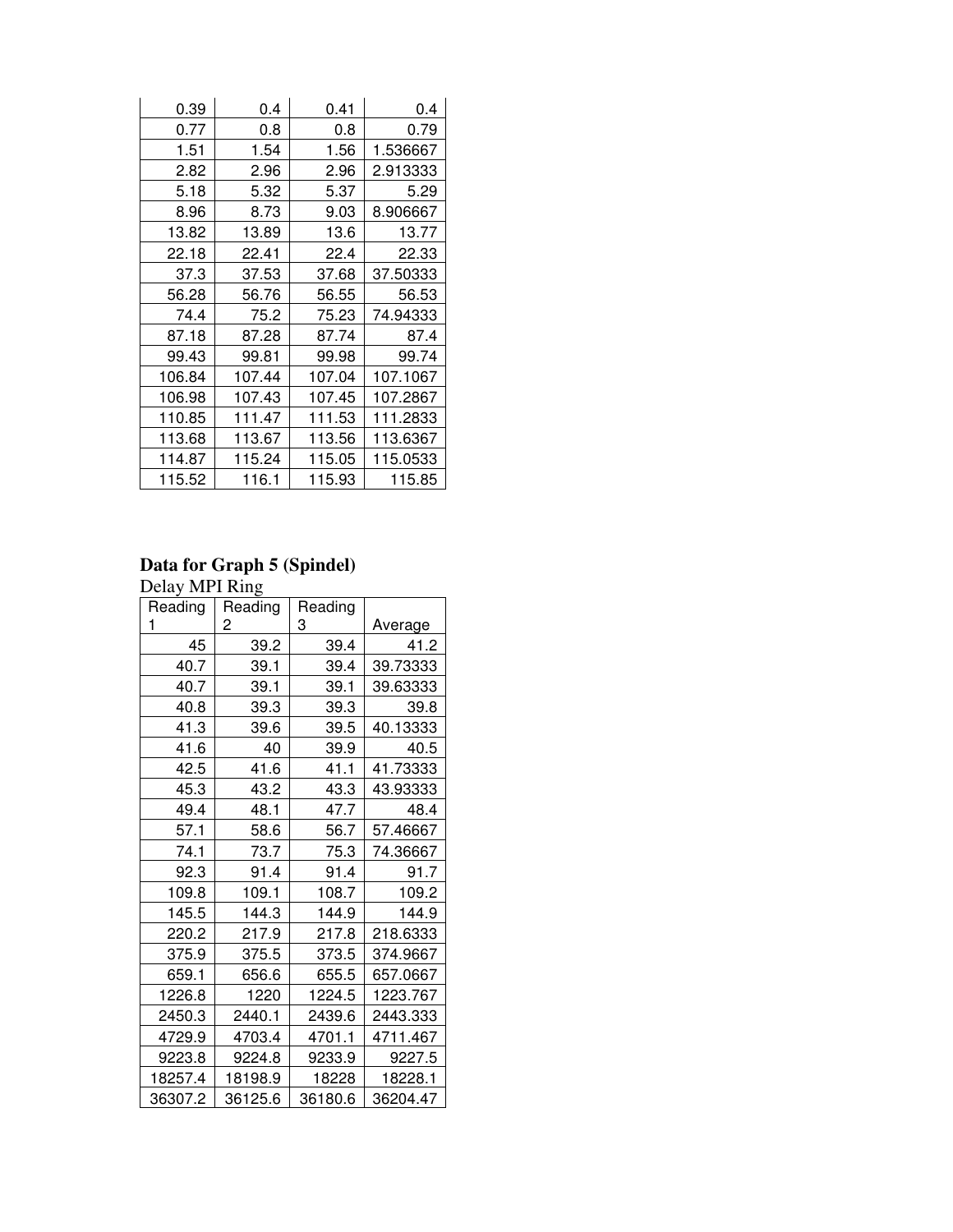Delay UPC Ring

| Reading | $\circ$<br>Reading | Reading |          |
|---------|--------------------|---------|----------|
| 1       | 2                  | 3       | Average  |
| 112.5   | 107.1              | 107.1   | 108.9    |
| 107.1   | 106.9              | 106.6   | 106.8667 |
| 107.4   | 107.2              | 106.7   | 107.1    |
| 107.6   | 107.7              | 106.9   | 107.4    |
| 108     | 113.2              | 110.8   | 110.6667 |
| 106.3   | 106.5              | 106.5   | 106.4333 |
| 109.5   | 109.2              | 111.2   | 109.9667 |
| 112.9   | 112.6              | 112.7   | 112.7333 |
| 119.9   | 120                | 119.8   | 119.9    |
| 132.7   | 133.1              | 136.2   | 134      |
| 162     | 161.3              | 164.1   | 162.4667 |
| 196.9   | 195.8              | 196.1   | 196.2667 |
| 254.2   | 246.9              | 255.7   | 252.2667 |
| 337.8   | 329.2              | 318.9   | 328.6333 |
| 494.5   | 492.2              | 493.6   | 493.4333 |
| 817.2   | 827                | 813.2   | 819.1333 |
| 1553.5  | 1564.5             | 1539.3  | 1552.433 |
| 2542.4  | 2557.1             | 2482.9  | 2527.467 |
| 4473.8  | 4501.9             | 4478.4  | 4484.7   |
| 8428.8  | 8371.4             | 8333.6  | 8377.933 |
| 16056.1 | 16181.8            | 16068.4 | 16102.1  |
| 31405.8 | 31172.4            | 31286.2 | 31288.13 |
| 61851.5 | 61898.8            | 61871.6 | 61873.97 |

### **Data for Graph 6**

Bandwidth MPI Ring 1x8

| Reading 1 | Reading 2 | Reading 3 | Average  |
|-----------|-----------|-----------|----------|
| 0.45      | 0.44      | 0.46      | 0.45     |
| 0.91      | 0.88      | 0.94      | 0.91     |
| 1.86      | 1.74      | 1.85      | 1.816667 |
| 3.59      | 3.52      | 3.58      | 3.563333 |
| 7.41      | 7.05      | 7.53      | 7.33     |
| 14.97     | 14.15     | 14.79     | 14.63667 |
| 29.22     | 27.49     | 29.78     | 28.83    |
| 55.63     | 53.04     | 56.31     | 54.99333 |
| 106.84    | 104.92    | 109.97    | 107.2433 |
| 194.87    | 196.97    | 206.89    | 199.5767 |
| 367.96    | 354.59    | 367.96    | 363.5033 |
| 630.69    | 609.38    | 613.79    | 617.9533 |
| 1024.52   | 973.29    | 991.98    | 996.5967 |
| 1355.21   | 1389.89   | 1443.69   | 1396.263 |
| 1835.15   | 1769.58   | 1801.95   | 1802.227 |
| 1847.61   | 2088.98   | 2084.7    | 2007.097 |
| 2328.78   | 2359.72   | 2657.75   | 2448.75  |
| 2681.69   | 2718.57   | 2466.48   | 2622.247 |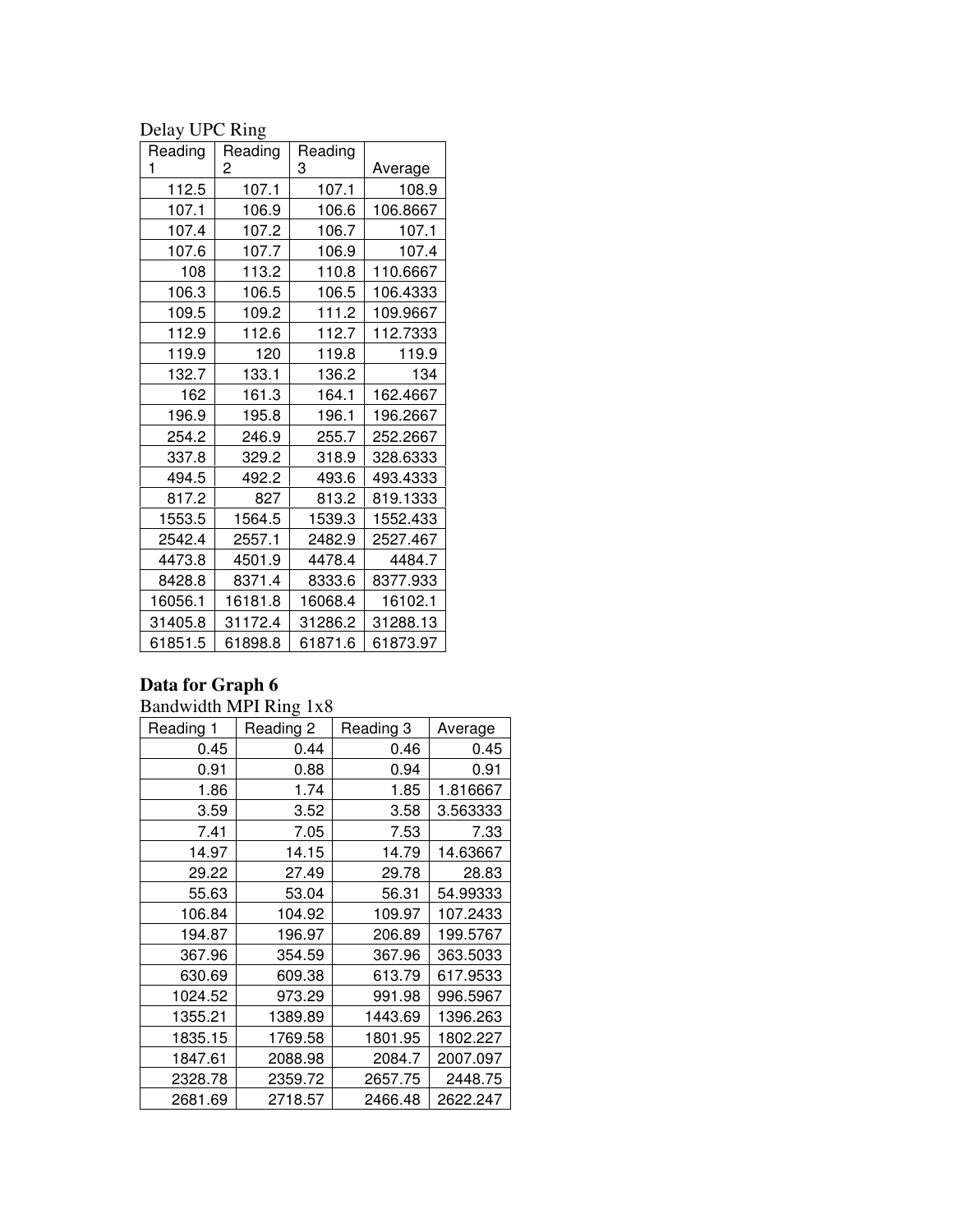| 2668.04 | 2858.16 | 2670.31 | 2732 17  |
|---------|---------|---------|----------|
| 2858.83 | 2969.87 | 2767.37 | 2865.357 |
| 2543.85 | 2513.82 | 2563.86 | 2540.51  |
| 2502.34 | 2460.09 | 2451.57 | 2471.333 |
| 2450.39 | 2433.28 | 2429.26 | 2437.643 |

 $\overline{\phantom{a}}$ 

### Bandwidth MPI Ring 2x4

| Reading | Reading | Reading |          |
|---------|---------|---------|----------|
| 1       | 2       | 3       | Average  |
| 0.28    | 0.28    | 0.29    | 0.283333 |
| 0.58    | 0.58    | 0.58    | 0.58     |
| 1.16    | 1.19    | 1.19    | 1.18     |
| 2.33    | 2.34    | 2.36    | 2.343333 |
| 4.66    | 4.77    | 4.68    | 4.703333 |
| 9.37    | 9.51    | 9.45    | 9.443333 |
| 18.55   | 18.74   | 18.8    | 18.69667 |
| 32.64   | 33.52   | 33.59   | 33.25    |
| 62.33   | 63.28   | 63.21   | 62.94    |
| 117.56  | 118.1   | 119.45  | 118.37   |
| 208.91  | 208.75  | 211.46  | 209.7067 |
| 343.68  | 346     | 344.2   | 344.6267 |
| 566.43  | 571.42  | 573.02  | 570.29   |
| 820.92  | 830.22  | 836.54  | 829.2267 |
| 1067.94 | 1082.73 | 1090.92 | 1080.53  |
| 1301.46 | 1323.99 | 1331.14 | 1318.863 |
| 1669.46 | 1673.75 | 1711.65 | 1684.953 |
| 2181.45 | 2141.16 | 2220.02 | 2180.877 |
| 2288.37 | 2190.91 | 2230.62 | 2236.633 |
| 2474.82 | 2350.38 | 2384.77 | 2403.323 |
| 2331.72 | 2196.98 | 2207.38 | 2245.36  |
| 2172.93 | 2130.91 | 2155.78 | 2153.207 |
| 2137.25 | 2104.05 | 2133.53 | 2124.943 |

### Bandwidth UPC Ring 1x8

| Reading | Reading | Reading |          |
|---------|---------|---------|----------|
|         | 2       | 3       | Average  |
| 0.041   | 0.043   | 0.042   | 0.042    |
| 0.085   | 0.086   | 0.082   | 0.084333 |
| 0.173   | 0.171   | 0.171   | 0.171667 |
| 0.34    | 0.345   | 0.342   | 0.342333 |
| 0.681   | 0.69    | 0.675   | 0.682    |
| 1.657   | 1.62    | 1.645   | 1.640667 |
| 2.946   | 2.543   | 3.065   | 2.851333 |
| 6.062   | 5.985   | 6.067   | 6.038    |
| 12.119  | 12.142  | 12.076  | 12.11233 |
| 24.215  | 24.11   | 23.957  | 24.094   |
| 45.868  | 46.092  | 45.763  | 45.90767 |
| 84.992  | 85.293  | 70.269  | 80.18467 |
| 143.845 | 144.219 | 143.619 | 143.8943 |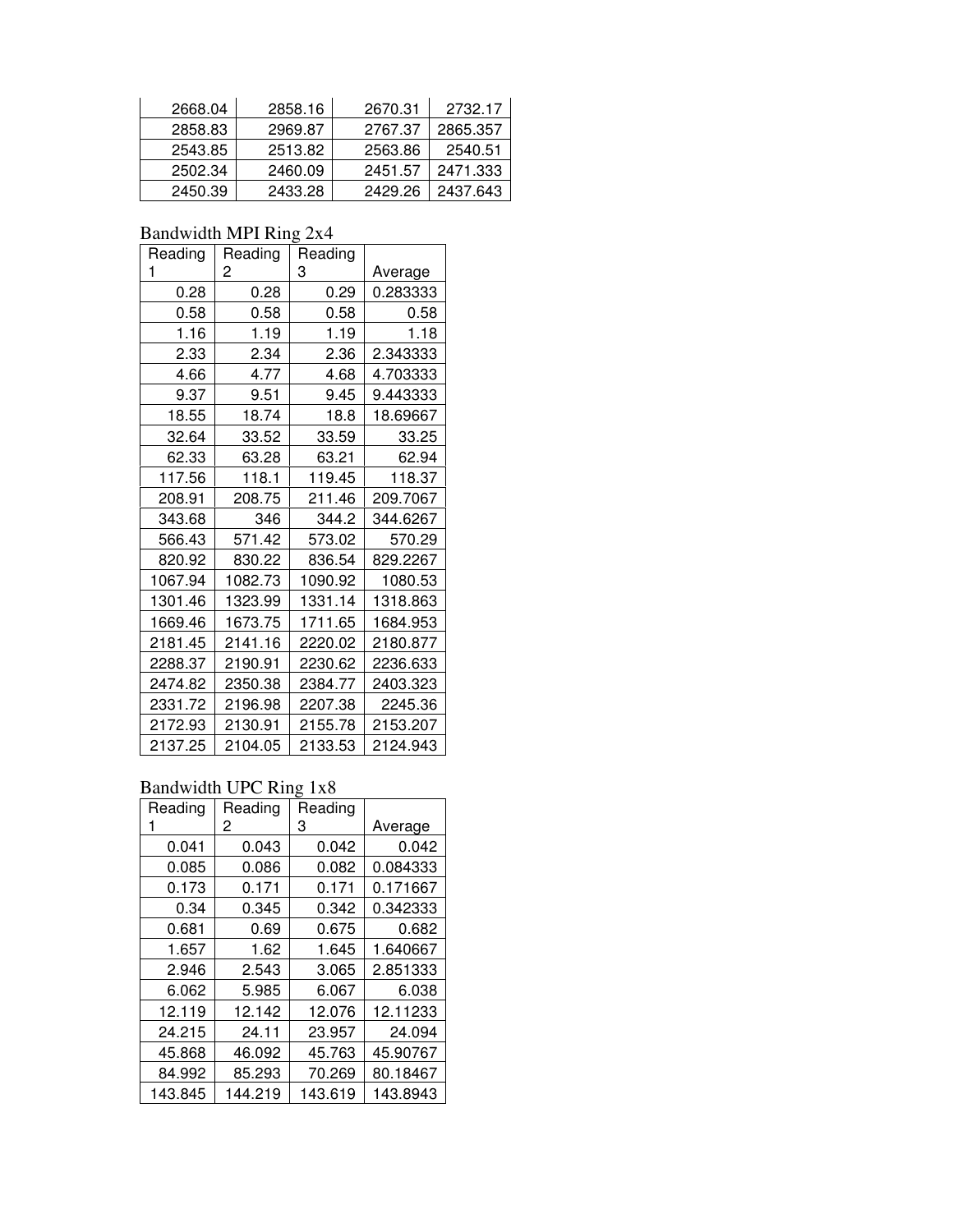| 228.595 | 229.387 | 225.303 | 227.7617 |
|---------|---------|---------|----------|
| 313.27  | 311.298 | 311.972 | 312.18   |
| 392.743 | 388.402 | 396.317 | 392.4873 |
| 427.711 | 431.271 | 433.722 | 430.9013 |
| 469.624 | 471.437 | 470.862 | 470.641  |
| 497.703 | 494.689 | 502.987 | 498.4597 |
| 509.863 | 508.272 | 506.629 | 508.2547 |
| 541.283 | 538.766 | 542.671 | 540.9067 |
| 557.309 | 563.835 | 563.639 | 561.5943 |
| 576.273 | 576.727 | 577.784 | 576.928  |

### Bandwidth UPC Ring 2x4

| Reading | Reading | Reading |          |
|---------|---------|---------|----------|
| 1       | 2       | 3       | Average  |
| 0.03    | 0.03    | 0.03    | 0.03     |
| 0.062   | 0.061   | 0.062   | 0.061667 |
| 0.123   | 0.122   | 0.123   | 0.122667 |
| 0.248   | 0.245   | 0.248   | 0.247    |
| 0.495   | 0.489   | 0.496   | 0.493333 |
| 1.128   | 1.117   | 1.126   | 1.123667 |
| 2.075   | 2.059   | 2.079   | 2.071    |
| 4.098   | 4.056   | 4.117   | 4.090333 |
| 8.112   | 8.031   | 8.109   | 8.084    |
| 15.781  | 15.601  | 15.796  | 15.726   |
| 29.926  | 29.91   | 29.76   | 29.86533 |
| 52.646  | 52.755  | 53.093  | 52.83133 |
| 98.435  | 98.125  | 98.636  | 98.39867 |
| 158.433 | 157.512 | 157.164 | 157.703  |
| 233.669 | 233.752 | 233.432 | 233.6177 |
| 316.027 | 315.464 | 316.065 | 315.852  |
| 357.663 | 354.951 | 354.443 | 355.6857 |
| 415.459 | 410.275 | 413.064 | 412.9327 |
| 444.5   | 437.675 | 447.766 | 443.3137 |
| 458.286 | 454.49  | 464.471 | 459.0823 |
| 481.541 | 478.959 | 479.657 | 480.0523 |
| 503.35  | 499.317 | 499.241 | 500.636  |
| 512.986 | 510.414 | 510.527 | 511.309  |

### **Data for Graph 7**

| Reading | Reading | Reading |          |
|---------|---------|---------|----------|
|         | 2       | 3       | Average  |
| 2.2     | 2.3     | 2.2     | 2.233333 |
| 2.2     | 2.3     | 2.1     | 2.2      |
| 2.1     | 2.3     | 2.2     | 2.2      |
| 2.2     | 2.3     | 2.2     | 2.233333 |
| 2.2     | 2.3     | 2.1     | 2.2      |
| 2.1     | 2.3     | 2.2     | 2.2      |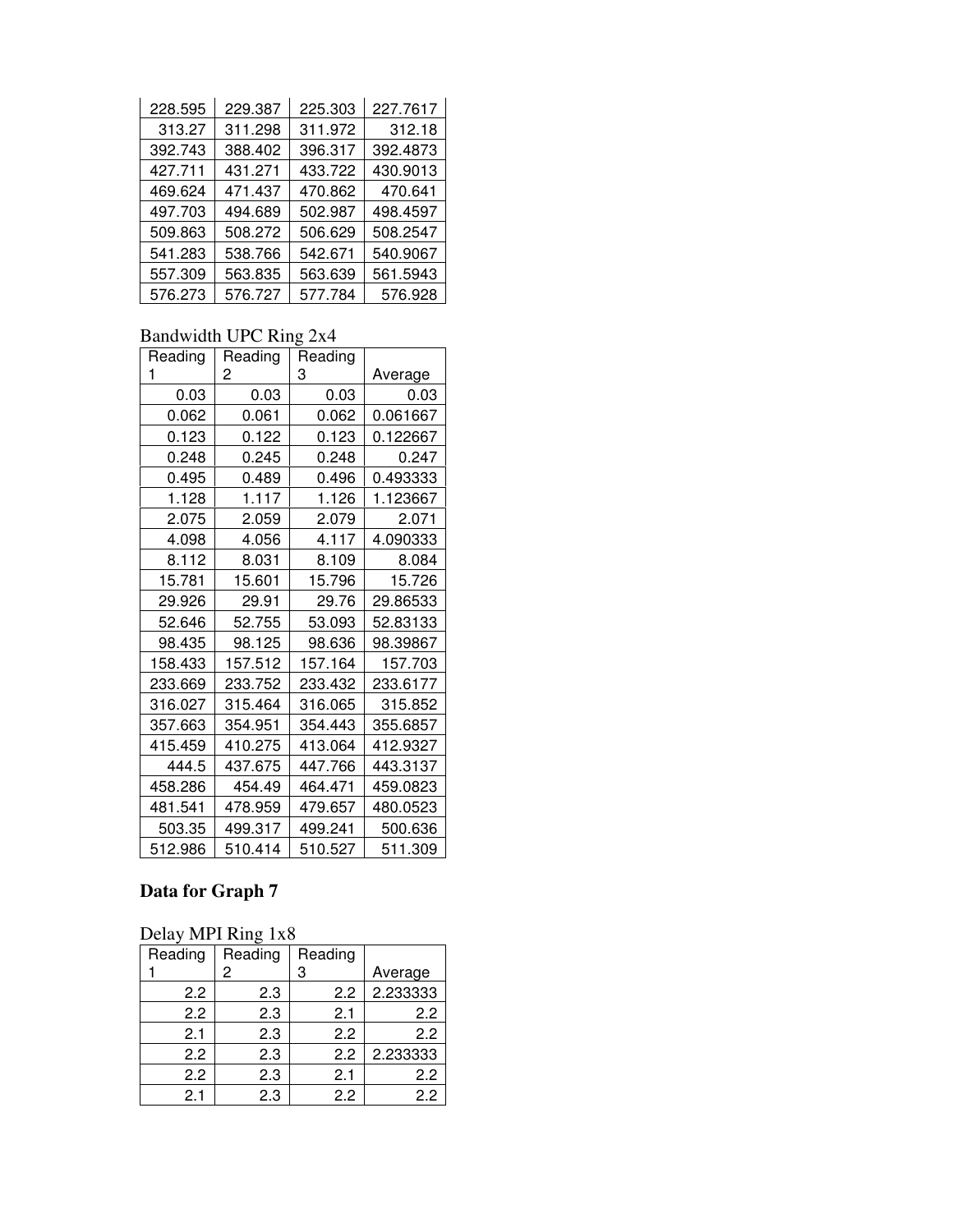| 2.2    | 2.3    | 2.1    | 2.2      |
|--------|--------|--------|----------|
| 2.3    | 2.4    | 2.3    | 2.333333 |
| 2.4    | 2.4    | 2.3    | 2.366667 |
| 2.6    | 2.6    | 2.5    | 2.566667 |
| 2.8    | 2.9    | 2.8    | 2.833333 |
| 3.2    | 3.4    | 3.3    | 3.3      |
| 4      | 4.2    | 4.1    | 4.1      |
| 6      | 5.9    | 5.7    | 5.866667 |
| 8.9    | 9.3    | 9.1    | 9.1      |
| 17.7   | 15.7   | 15.7   | 16.36667 |
| 28.1   | 27.8   | 24.7   | 26.86667 |
| 48.9   | 48.2   | 53.1   | 50.06667 |
| 98.3   | 91.7   | 98.2   | 96.06667 |
| 183.4  | 176.5  | 189.5  | 183.1333 |
| 412.2  | 417.1  | 409    | 412.7667 |
| 838.1  | 852.5  | 855.4  | 848.6667 |
| 1711.7 | 1723.7 | 1726.6 | 1720.667 |

Delay MPI Ring 2x4

| Reading | Reading | Reading |          |
|---------|---------|---------|----------|
| 1       | 2       | 3       | Average  |
| 3.6     | 3.6     | 3.4     | 3.533333 |
| 3.4     | 3.4     | 3.5     | 3.433333 |
| 3.5     | 3.4     | 3.4     | 3.433333 |
| 3.4     | 3.4     | 3.4     | 3.4      |
| 3.4     | 3.4     | 3.4     | 3.4      |
| 3.4     | 3.4     | 3.4     | 3.4      |
| 3.4     | 3.4     | 3.4     | 3.4      |
| 3.9     | 3.8     | 3.8     | 3.833333 |
| 4.1     | 4       | 4       | 4.033333 |
| 4.4     | 4.3     | 4.3     | 4.333333 |
| 4.9     | 4.9     | 4.8     | 4.866667 |
| 6       | 5.9     | 6       | 5.966667 |
| 7.2     | 7.2     | 7.1     | 7.166667 |
| 10      | 9.9     | 9.8     | 9.9      |
| 15.3    | 15.1    | 15      | 15.13333 |
| 25.2    | 24.7    | 24.6    | 24.83333 |
| 39.3    | 39.2    | 38.3    | 38.93333 |
| 60.1    | 61.2    | 59      | 60.1     |
| 114.6   | 119.7   | 117.5   | 117.2667 |
| 211.8   | 223.1   | 219.8   | 218.2333 |
| 449.7   | 477.3   | 475     | 467.3333 |
| 965.1   | 984.2   | 972.8   | 974.0333 |
| 1962.5  | 1993.4  | 1965.9  | 1973.933 |

### Delay UPC Ring 1x8

|      | Reading   Reading   Reading |      |          |
|------|-----------------------------|------|----------|
|      |                             |      | Average  |
| 24 2 | 23.3                        | 23.7 | 23.73333 |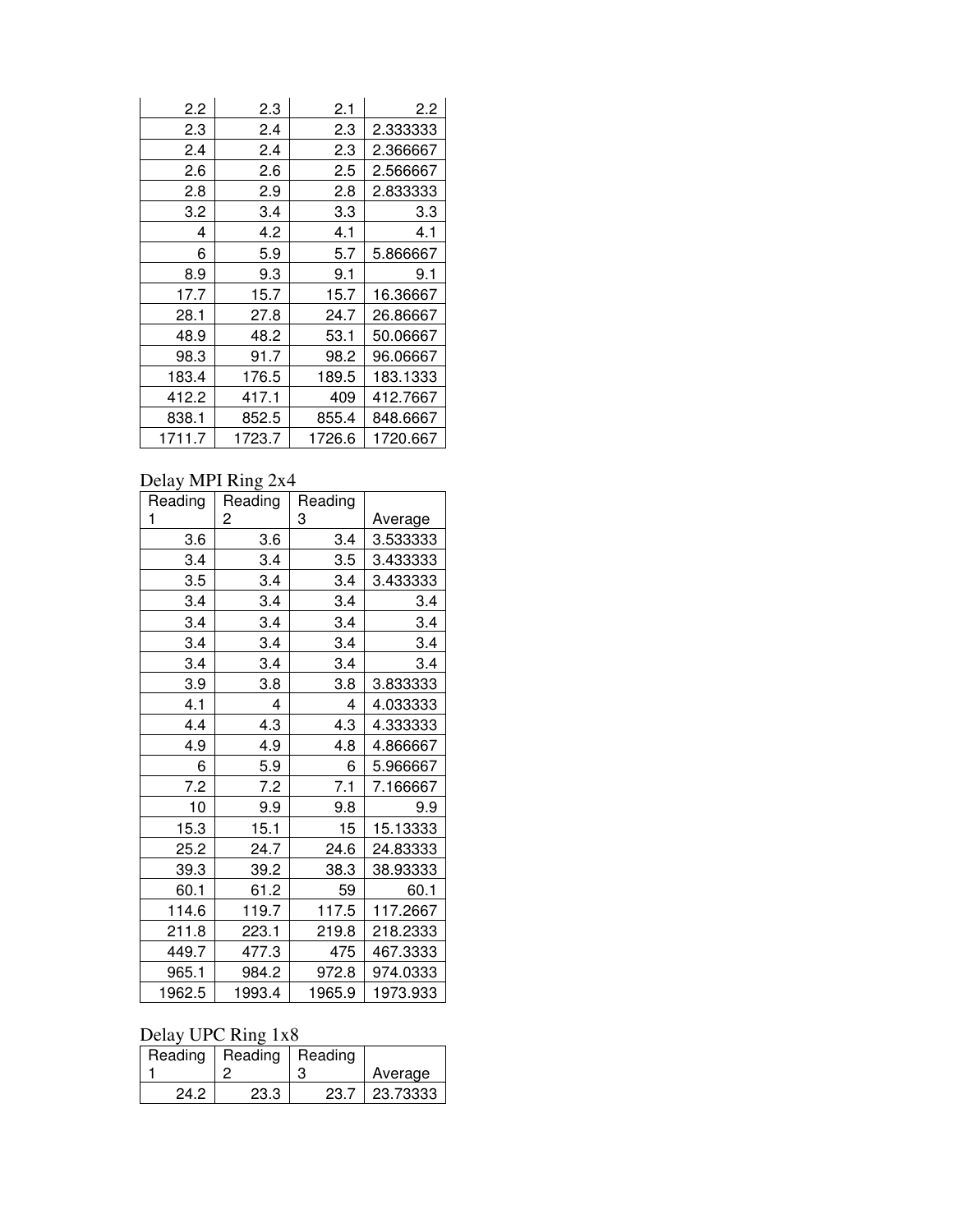| 23.6 | 23.2 | 24.4 | 23.73333 |
|------|------|------|----------|
| 23.2 | 23.4 | 23.4 | 23.33333 |
| 23.5 | 23.2 | 23.4 | 23.36667 |
| 23.5 | 23.2 | 23.7 | 23.46667 |
| 19.3 | 19.8 | 19.5 | 19.53333 |
| 21.7 | 25.2 | 20.9 | 22.6     |
| 21.1 | 21.4 | 21.1 | 21.2     |
| 21.1 | 21.1 | 21.2 | 21.13333 |
| 21.1 | 21.2 | 21.4 | 21.23333 |
| 22.3 | 22.2 | 22.4 | 22.3     |
| 24.1 | 24   | 29.1 | 25.73333 |
| 28   | 28   | 28   | 28       |
| 35   | 35   | 36   | 35.33333 |
| 52   | 52   | 52   | 52       |
| 83   | 84   | 82   | 83       |
| 153  | 152  | 151  | 152      |
| 279  | 278  | 278  | 278.3333 |
| 526  | 529  | 521  | 525.3333 |
| 1028 | 1031 | 1034 | 1031     |
| 1937 | 1946 | 1932 | 1938.333 |
| 3763 |      |      |          |
|      | 3719 | 3720 | 3734     |

## Delay UPC Ring 2x4

| Reading | Reading | Reading |          |
|---------|---------|---------|----------|
| 1       | 2       | 3       | Average  |
| 33.3    | 32.9    | 33.1    | 33.1     |
| 32.5    | 32.9    | 32.5    | 32.63333 |
| 32.5    | 32.8    | 32.4    | 32.56667 |
| 32.3    | 32.6    | 32.3    | 32.4     |
| 32.3    | 32.7    | 32.3    | 32.43333 |
| 28.4    | 28.6    | 28.4    | 28.46667 |
| 30.8    | 31.1    | 30.8    | 30.9     |
| 31.2    | 31.6    | 31.1    | 31.3     |
| 31.6    | 31.9    | 31.6    | 31.7     |
| 32.4    | 32.8    | 32.4    | 32.53333 |
| 34.2    | 34.2    | 34.4    | 34.26667 |
| 38.9    | 38.8    | 38.6    | 38.76667 |
| 41.6    | 41.7    | 41.5    | 41.6     |
| 51      | 52      | 52      | 51.66667 |
| 70      | 70      | 70      | 70       |
| 103     | 103     | 103     | 103      |
| 183     | 184     | 184     | 183.6667 |
| 315     | 319     | 317     | 317      |
| 589     | 598     | 585     | 590.6667 |
| 1144    | 1153    | 1128    | 1141.667 |
| 2177    | 2189    | 2186    | 2184     |
| 4166    | 4200    | 4200    | 4188.667 |
| 8176    | 8217    | 8215    | 8202.667 |